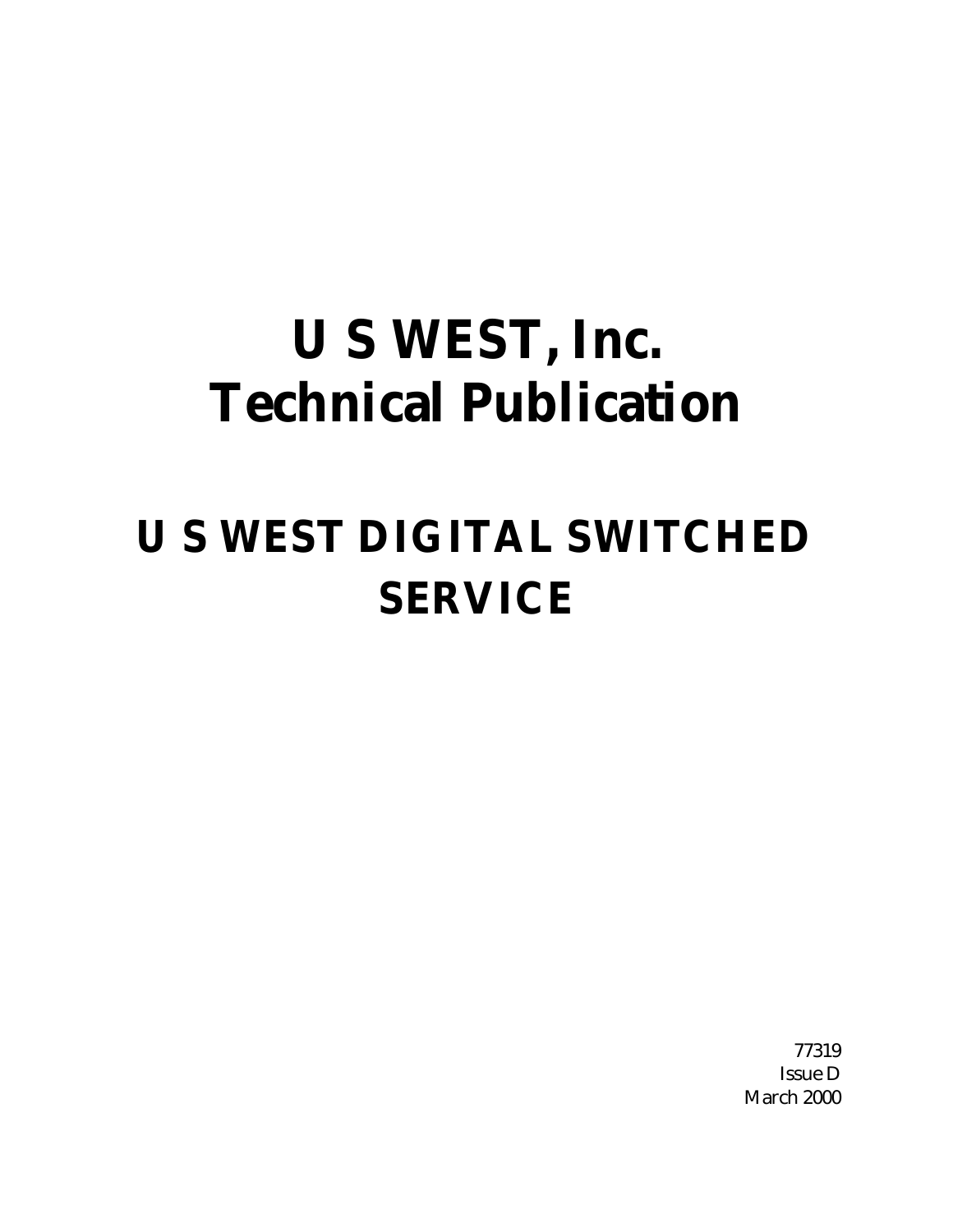# **U S WEST, Inc. Technical Publication**

# **U S WEST DIGITAL SWITCHED SERVICE**

Copyright 1995, 1996, 2000 77319 Printed in U.S.A. Issue D All Rights Reserved **April 2000**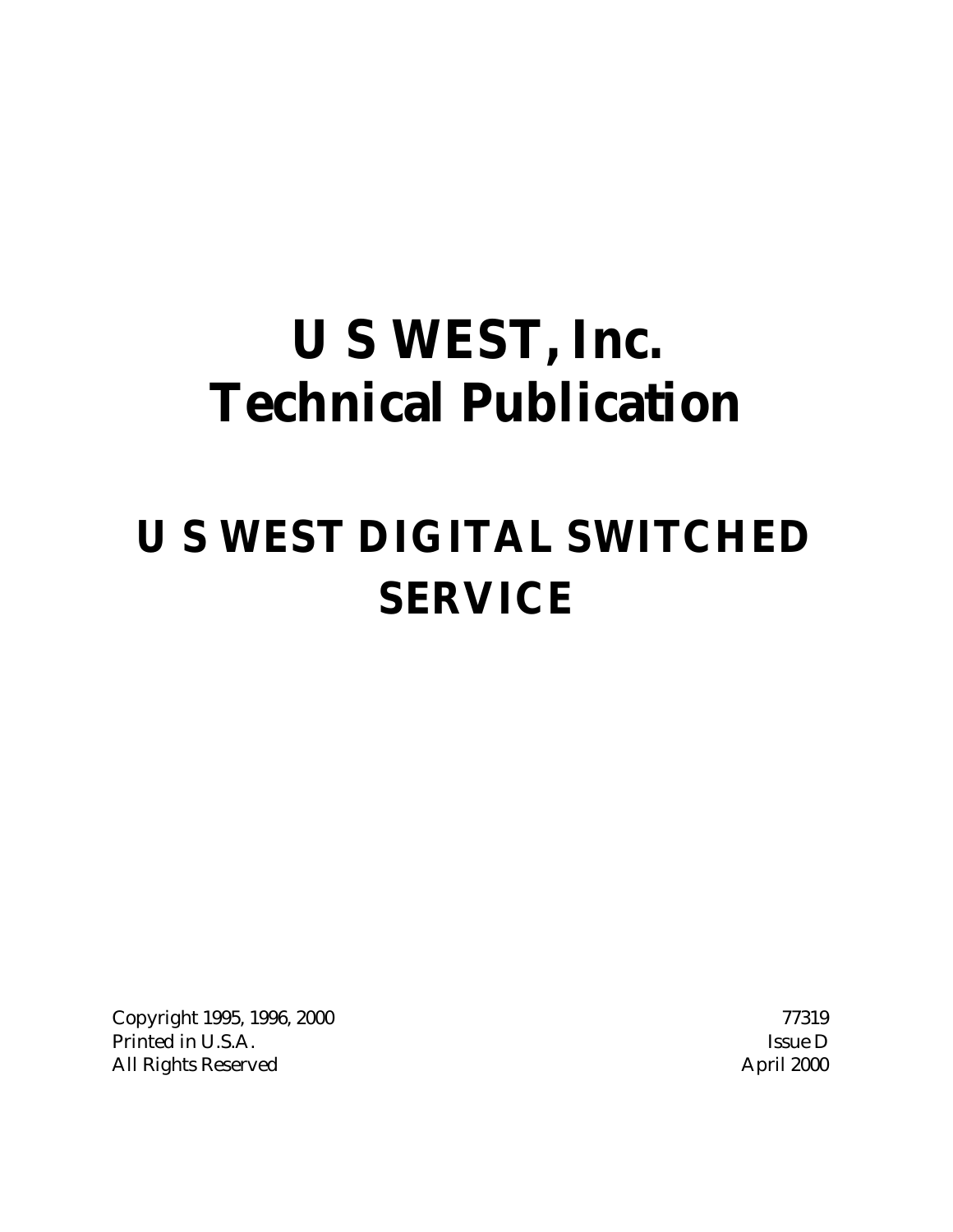PUB 77319 Notice Issue D, April 2000

# NOTICE

Technical Publication 77319 *U S WEST Digital Switched Service* provides information about Digital Switched Service and the various ways which it can be integrated with other U S WEST services. The Digital Switched Service (DSS) interface to the customer is a Digital Signal Level 1 (DS1) Channel at 1.544 Mbit/s transmission rate. Pub 77319 is intended to be used with Technical Publication 77375, *1.544 Mb/s Channel Interfaces*.

U S WEST, Inc. reserves the right to revise this document for any reason, including but not limited to, conformity with standards promulgated by various governmental or regulatory agencies; utilization of advances in the state of the technical arts; or to reflect changes in the design of equipment, techniques, or procedures described or referred to herein.

Liability to anyone arising out of use or reliance upon any information set forth herein is expressly disclaimed, and no representation or warranties, expressed or implied, are made with respect to the accuracy or utility of any information set forth herein.

This document is not to be construed as a suggestion to any manufacturer to modify or change any of its products, nor does this publication represent any commitment by U S WEST, Inc. to purchase any specific products. Further, conformance to this publication does not constitute a guarantee of a given supplier's equipment and/or its associated documentation.

Future issues of Technical Document 77319 will be announced to the industry at least 45 days prior to the issuance date. This notice, which will come through our standard customer notification channels, will allow the customer time to comment on the proposed revisions.

Ordering information for U S WEST Publications can be obtained from the Reference Section of this document.

If further information is required, please contact:

U S WEST Manager - Writing Services 700 W Mineral Ave., Rm. IA-B13.34 Littleton, CO 80120 (303) 707-7454 Email: soverma@uswest.com

Throughout this publication, the term U S WEST signifies U S WEST Communications, Inc.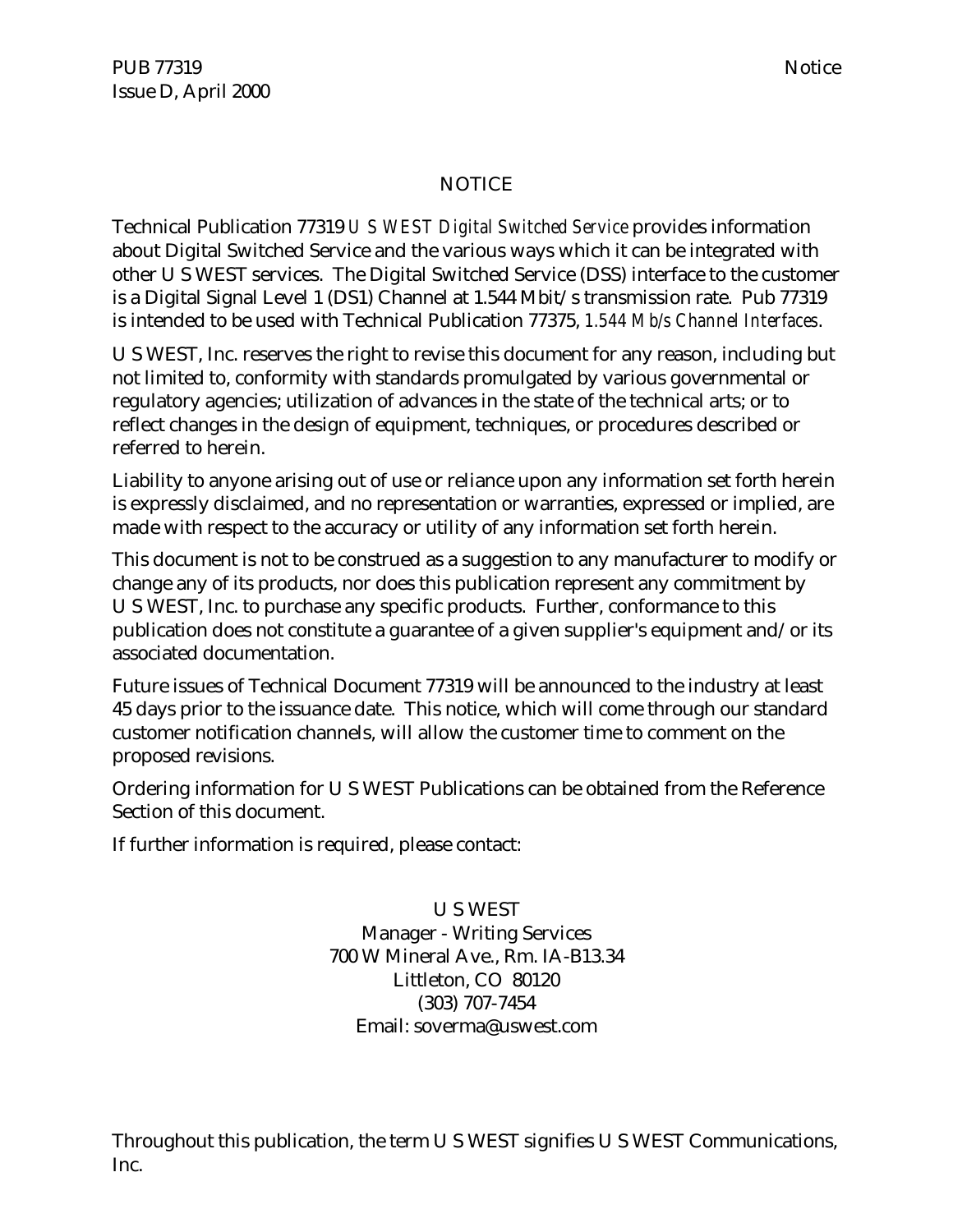#### COMMENTS on PUB 77319

#### PLEASE TEAR OUT AND SEND YOUR COMMENTS/SUGGESTIONS TO:

U S WEST

Manager - Writing Services 700 W Mineral Ave., Room IA-B13.34 Littleton, CO 80120 (303) 707-7454 Fax: (303) 707-9414 E-Mail: soverma@uswest.com

Information from you helps us to improve our Publications. Please take a few moments to answer the following questions and return to the above address.

| Was this Publication valuable to you in understanding  |        |     |          |        |
|--------------------------------------------------------|--------|-----|----------|--------|
| the technical parameters of our service?               |        | YES | NO       |        |
| Was the information accurate and up-to-date?           | YES NO |     |          |        |
| Was the information easily understood?                 |        |     |          | YES NO |
| Were the contents logically sequenced?                 |        |     | YES NO   |        |
| Were the tables and figures understandable and helpful |        |     | YES NO   |        |
| Were the pages legible?                                |        |     | YES      | NO.    |
| What format do you have? Paper ______ IBM Disk _____   |        |     | Mac Disk |        |

If you answered NO to any of the questions and/or if you have any other comments or suggestions, please explain:

\_\_\_\_\_\_\_\_\_\_\_\_\_\_\_\_\_\_\_\_\_\_\_\_\_\_\_\_\_\_\_\_\_\_\_\_\_\_\_\_\_\_\_\_\_\_\_\_\_\_\_\_\_\_\_\_\_\_\_\_\_\_\_\_\_\_\_\_\_\_\_\_\_\_\_\_\_

| (Attach additional sheet, if necessary) |
|-----------------------------------------|
|                                         |
|                                         |
|                                         |
|                                         |
|                                         |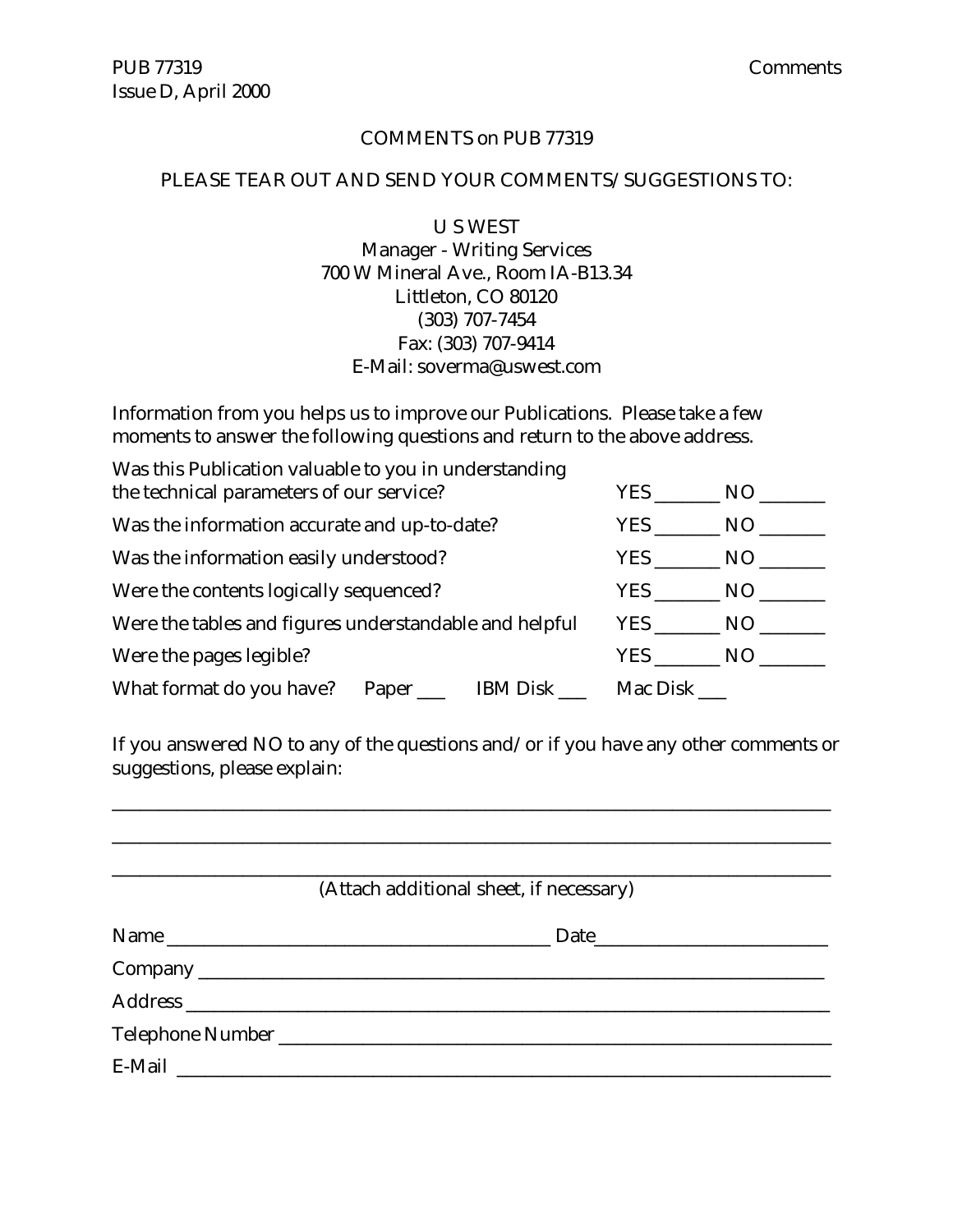# **Chapter and Section**

# Page

| 1. |     |                                                          | $1 - 1$ |
|----|-----|----------------------------------------------------------|---------|
|    | 1.1 |                                                          | $1 - 1$ |
|    | 1.2 |                                                          | $1-1$   |
|    | 1.3 |                                                          | $1 - 1$ |
|    | 1.4 |                                                          | $1 - 1$ |
| 2. |     |                                                          | $2 - 1$ |
|    | 2.1 |                                                          | $2 - 1$ |
|    | 2.2 |                                                          | $2 - 2$ |
|    | 2.3 |                                                          | $2 - 3$ |
|    | 2.4 |                                                          | $2 - 3$ |
|    | 2.5 |                                                          | $2 - 4$ |
|    | 2.6 |                                                          | $2 - 4$ |
| 3. |     |                                                          | $3 - 1$ |
|    | 3.1 |                                                          | $3 - 1$ |
|    | 3.2 |                                                          | $3-1$   |
|    | 3.3 | DSS With Self-Healing Alternate Route Protection (SHARP) | $3 - 2$ |
|    | 3.4 |                                                          | $3 - 2$ |
|    | 3.5 |                                                          | $3-3$   |
|    | 3.6 | Basic DSS with Wide Area Telecommunications Service      | $3-3$   |
| 4. |     |                                                          | $4-1$   |
|    | 4.1 |                                                          | $4 - 1$ |
|    |     | 4.1.1                                                    | $4-1$   |
|    |     | 4.1.2                                                    | $4-1$   |
|    | 4.2 |                                                          | $4 - 2$ |
|    |     | 4.1.1                                                    | $4 - 2$ |
|    |     |                                                          | $4 - 2$ |
| 5. |     |                                                          | $5 - 1$ |
|    | 5.1 |                                                          | $5 - 1$ |
|    | 5.2 |                                                          | $5 - 2$ |
|    |     |                                                          |         |
|    |     | 5.2.1                                                    | $5 - 2$ |
|    |     | 5.2.2                                                    | $5 - 3$ |
|    |     | 5.2.3                                                    | $5 - 3$ |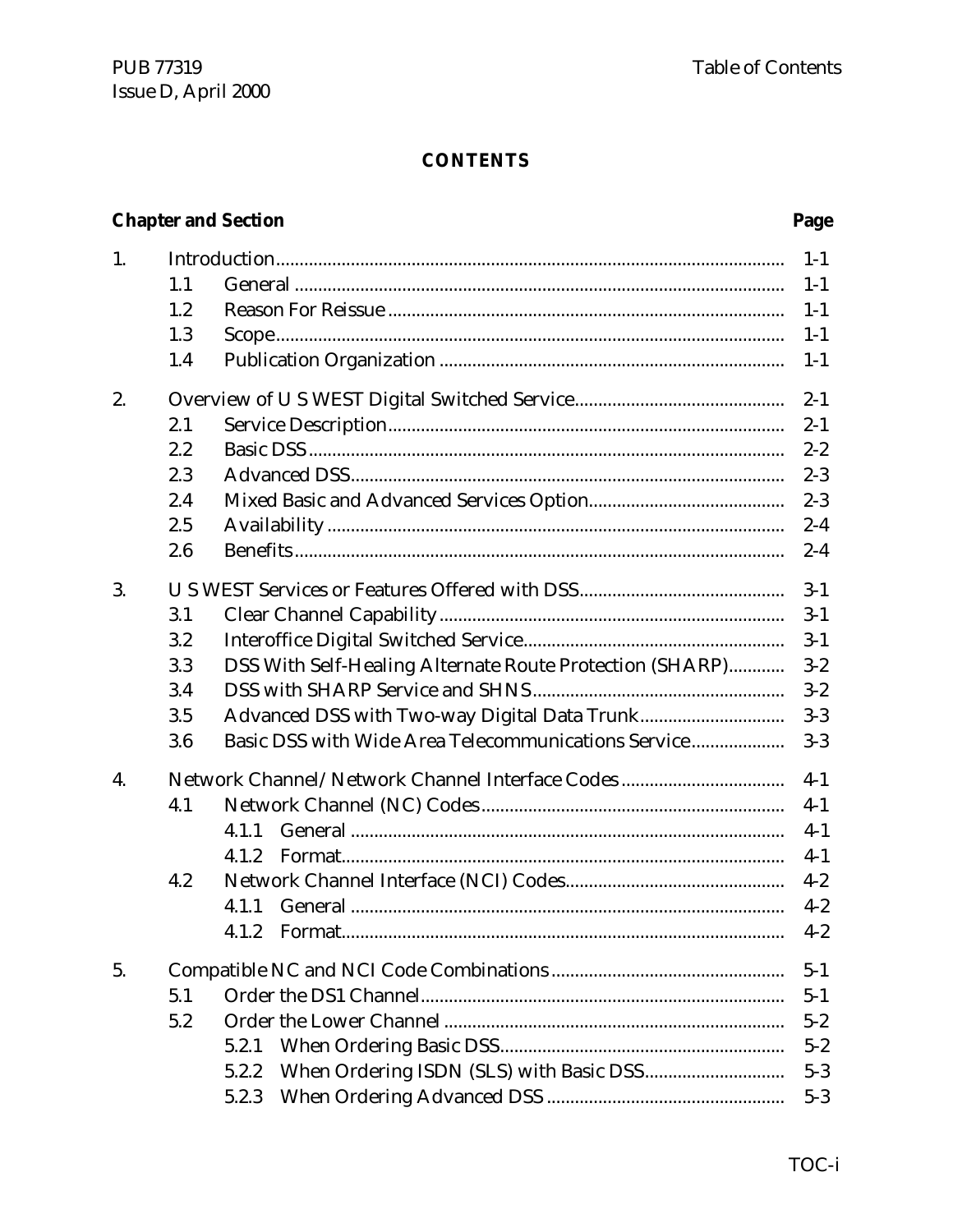| 6. |     | Compatible NC and NCI Code Combinations for features of DSS6-1 |         |
|----|-----|----------------------------------------------------------------|---------|
|    | 6.1 | DSS with Self Healing Alternate Route Protection (SHARP)6-1    |         |
|    |     |                                                                |         |
|    |     |                                                                |         |
|    | 6.2 |                                                                |         |
|    | 6.3 |                                                                |         |
|    |     | 6.3.1                                                          |         |
|    |     | 6.3.2                                                          |         |
|    |     | 6.3.2                                                          |         |
| 7. |     |                                                                | $7-1$   |
|    | 7.1 |                                                                | $7-1$   |
|    | 7.2 |                                                                | $7-1$   |
|    | 7.3 |                                                                | $7-1$   |
|    | 7.4 |                                                                | $7 - 2$ |
|    | 7.5 |                                                                | $7 - 2$ |
| 8. |     |                                                                | $8 - 1$ |
|    | 8.1 |                                                                | $8 - 1$ |
|    | 8.2 |                                                                | $8 - 2$ |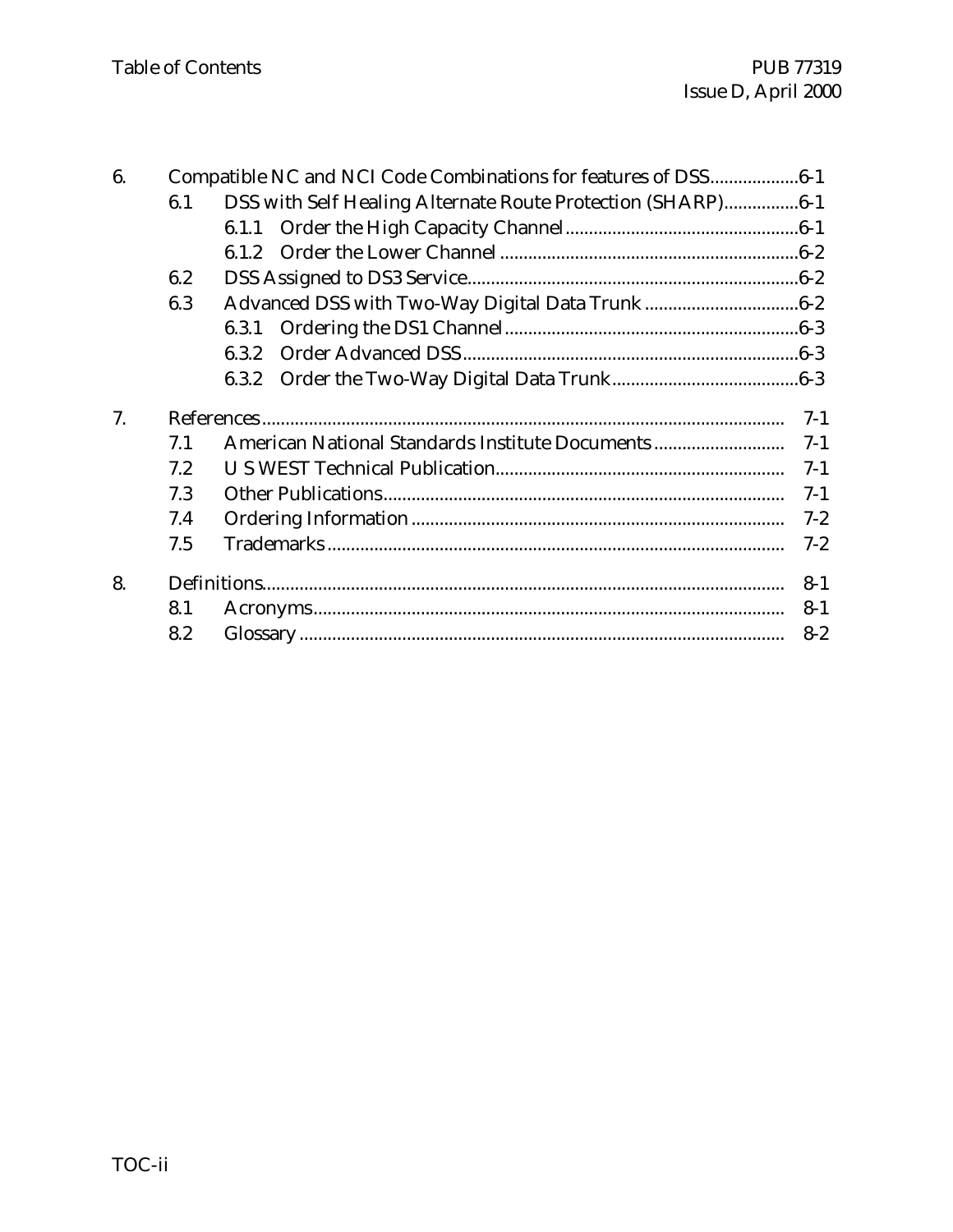# **CONTENTS (Continued)**

#### **Figures Page**

| 3-2 Digital Switched Service with Self-Healing Alternate Route Protection  3-2 |  |
|--------------------------------------------------------------------------------|--|
|                                                                                |  |

# **Tables**

|                                                                          | $6 - 2$ |
|--------------------------------------------------------------------------|---------|
| 6-2 Codes for Ordering Advanced DSS with Two-Way Digital Data Trunk  6-3 |         |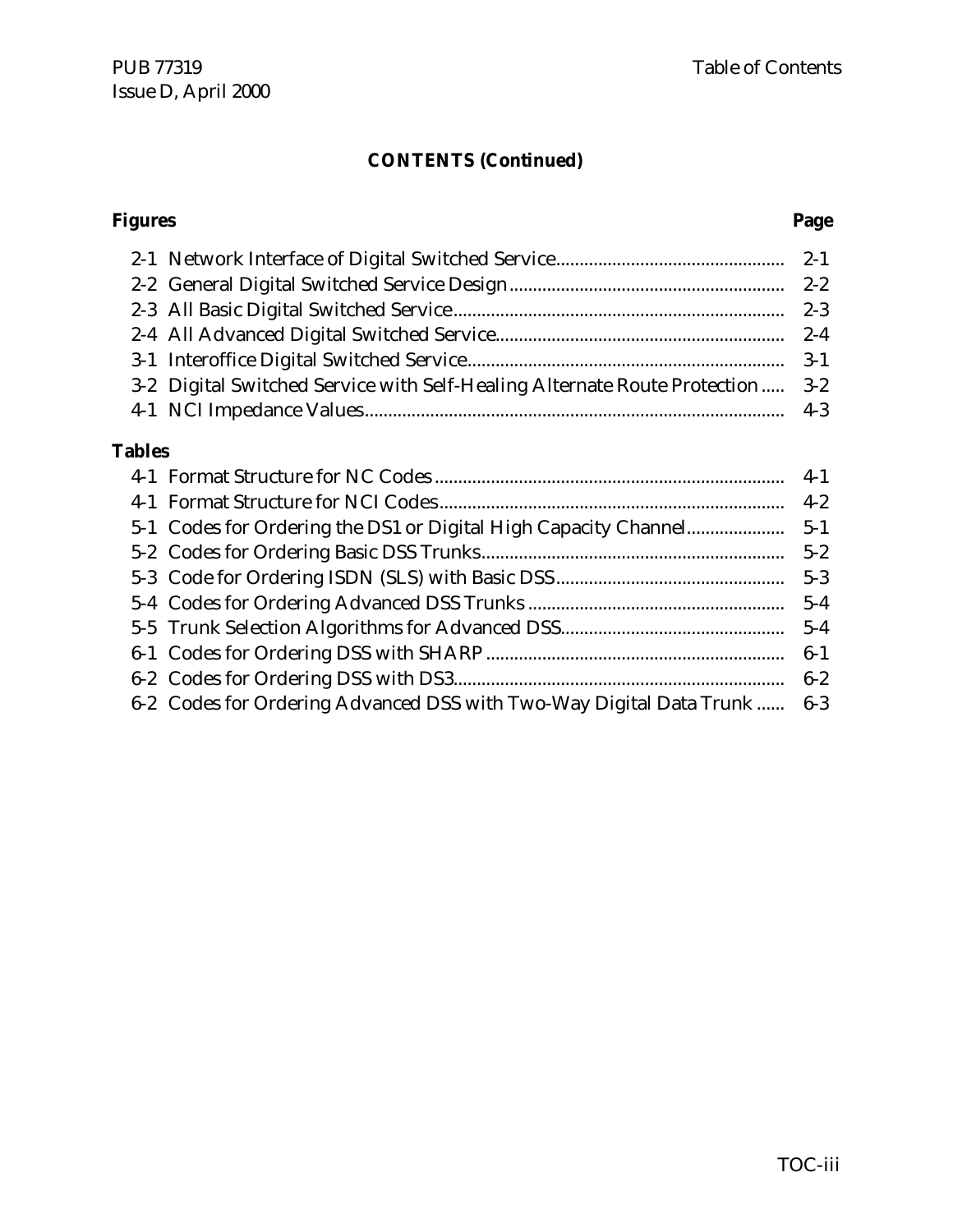# **Chapter and Section**

 $1.$ 

# Page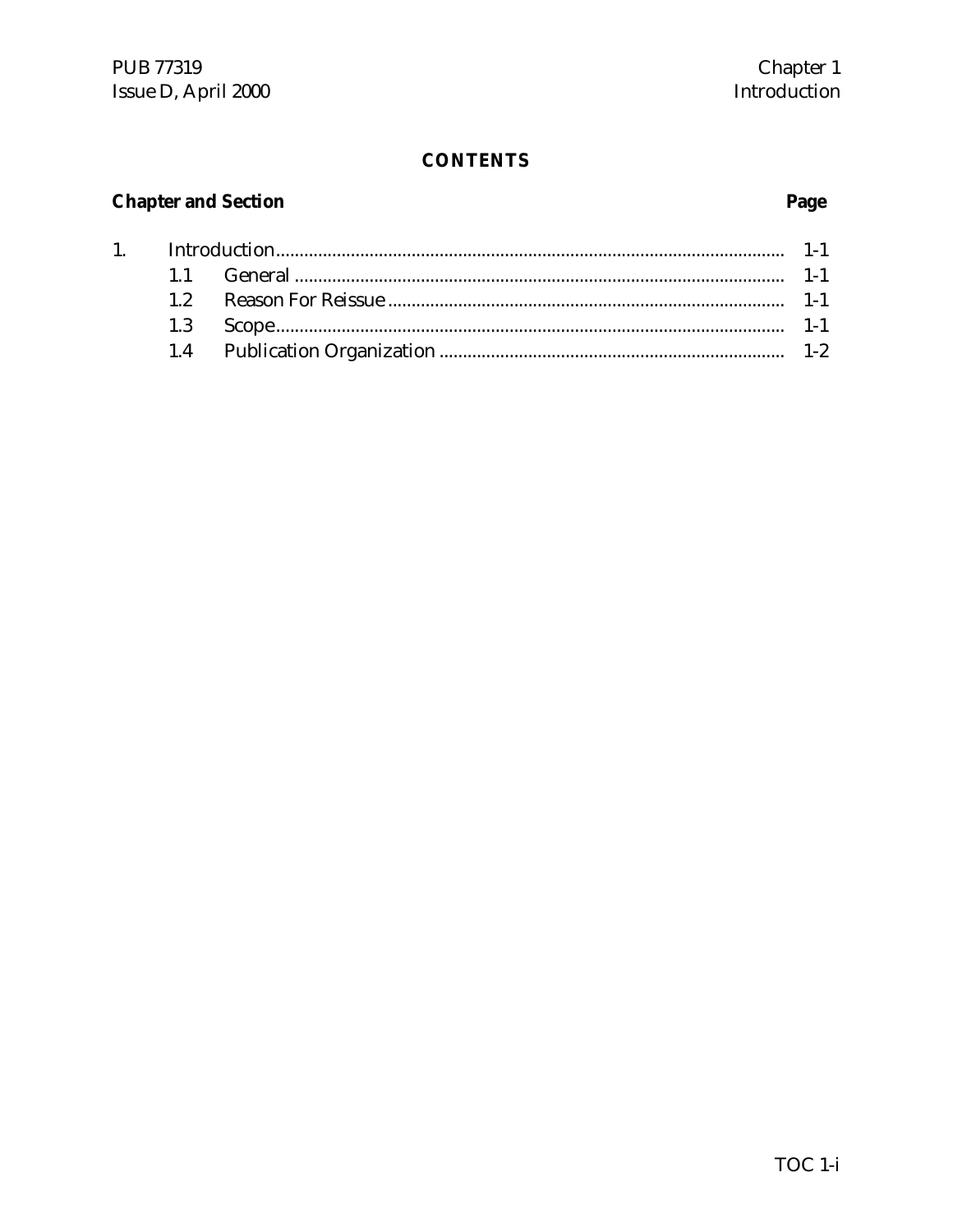# **1. Introduction**

# **1.1 General**

Technical Publication 77319 *U S WEST Digital Switched Service* provides information about Digital Switched Service and the various ways which it can be integrated with other U S WEST services. The Digital Switched Service (DSS) interface to the customer is a Digital Signal Level 1 (DS1) Channel at 1.544 Mbit/s transmission rate. Pub 77319 is intended to be used with Technical Publication 77375, *1.544 Mb/s Channel Interfaces* and 77200 *U S WEST DS1 Service and U S WEST DS1 Rate Synchronization Service.*

# **1.2 Reason for Reissue**

This publication is being reissued to:

- Add ISDN Single Line Service (SLS) service to the Basic DSS offering,
- Add Network Channel (NC)/Network Channel Interface (NCI) codes for ISDN (SLS)
- Add NC/NCI codes for ANSI ESF/B8ZS and non-ANS1 ESF/B8ZS in DS1 ordering information.
- Update the format of the document. Some editorial changes have been made to clarify wording and improve readability.

# **1.3 Scope**

Digital Switched Service is often described as digital Private Branch Exchange (PBX) *trunks* because it provides channelized DS1 connectivity between the customer's PBX and the U S WEST's switch. Digital Switched Service offers four fundamental options: Basic DSS, ISDN (SLS) with Basic DSS, Advanced DSS, or Mixed DSS, where each option has its own features.

This publication is organized by and defines the four available options when ordering Digital Switched Service. The publication also provides the Network Channel (NC) and Network Channel Interface (NCI) codes and their definitions associated with DSS options. The document also includes other services that can be integrated with DSS and the NC and NCI code combinations to assist customers in ordering the service(s).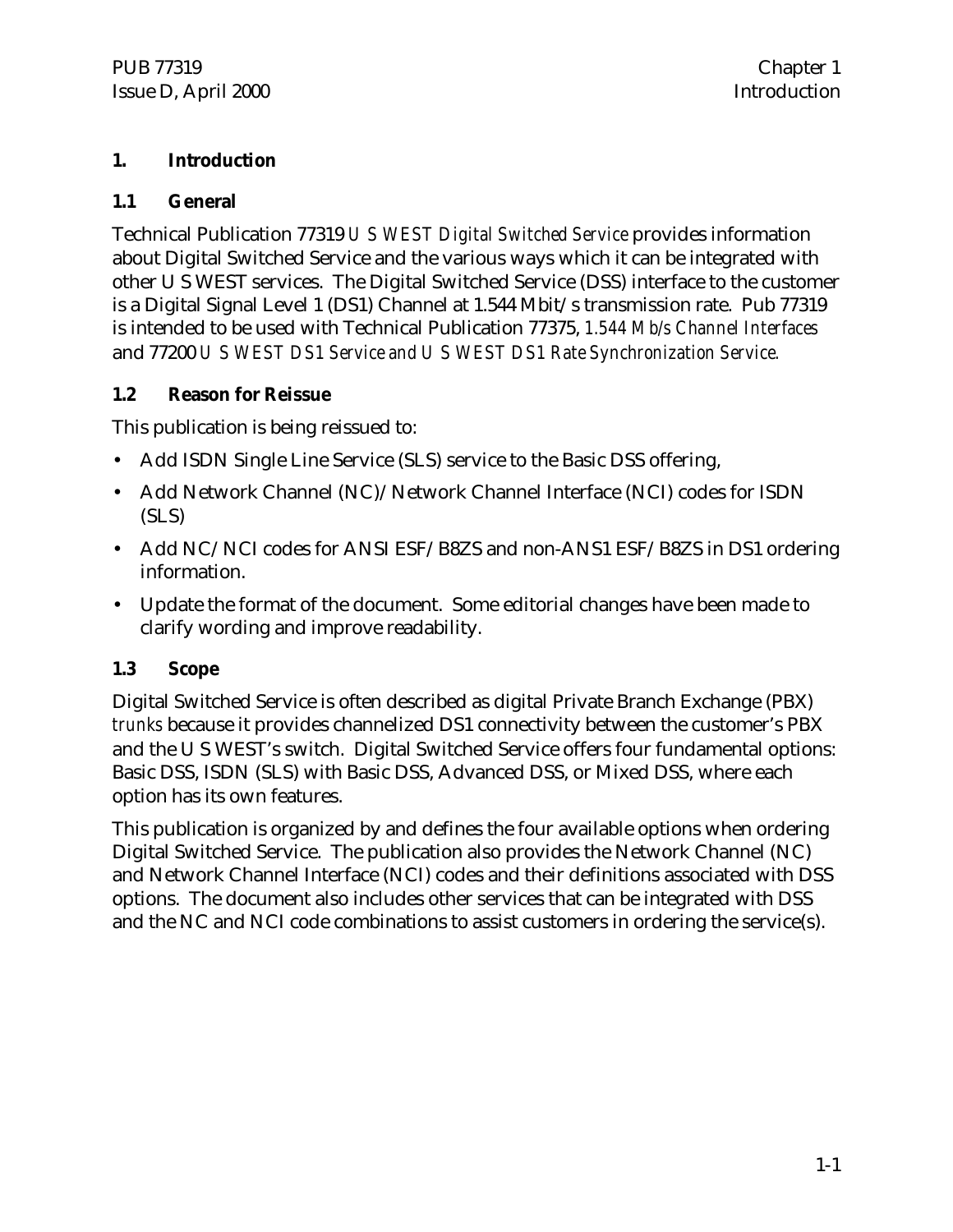#### **1.4 Publication Organization**

- Chapter 1 **Introduction**, provides the purpose and general information about this document.
- Chapter 2 **Overview of U S WEST Digital Switched Service**, describes the service and its options.
- Chapter 3 **U S WEST Services and Features Offered With DSS**, provides other services and enhancements in which Digital Switched Service can be integrated.
- Chapter 4 **Network Channel and Network Channel Interface Codes**, provide a general explanation of the codes.
- Chapter 5 **Compatible NC and NCI Code Combinations**, illustrates compatible NC and NCI code combination tables for ordering the services described in the chapter.
- Chapter 6 **Compatible NC and NCI Code Combinations for Features of DSS**, provides additional compatible NC and NCI code combination tables for ordering special options of DSS.
- Chapter 7 **Definitions and Acronyms**
- Chapter 8 **References**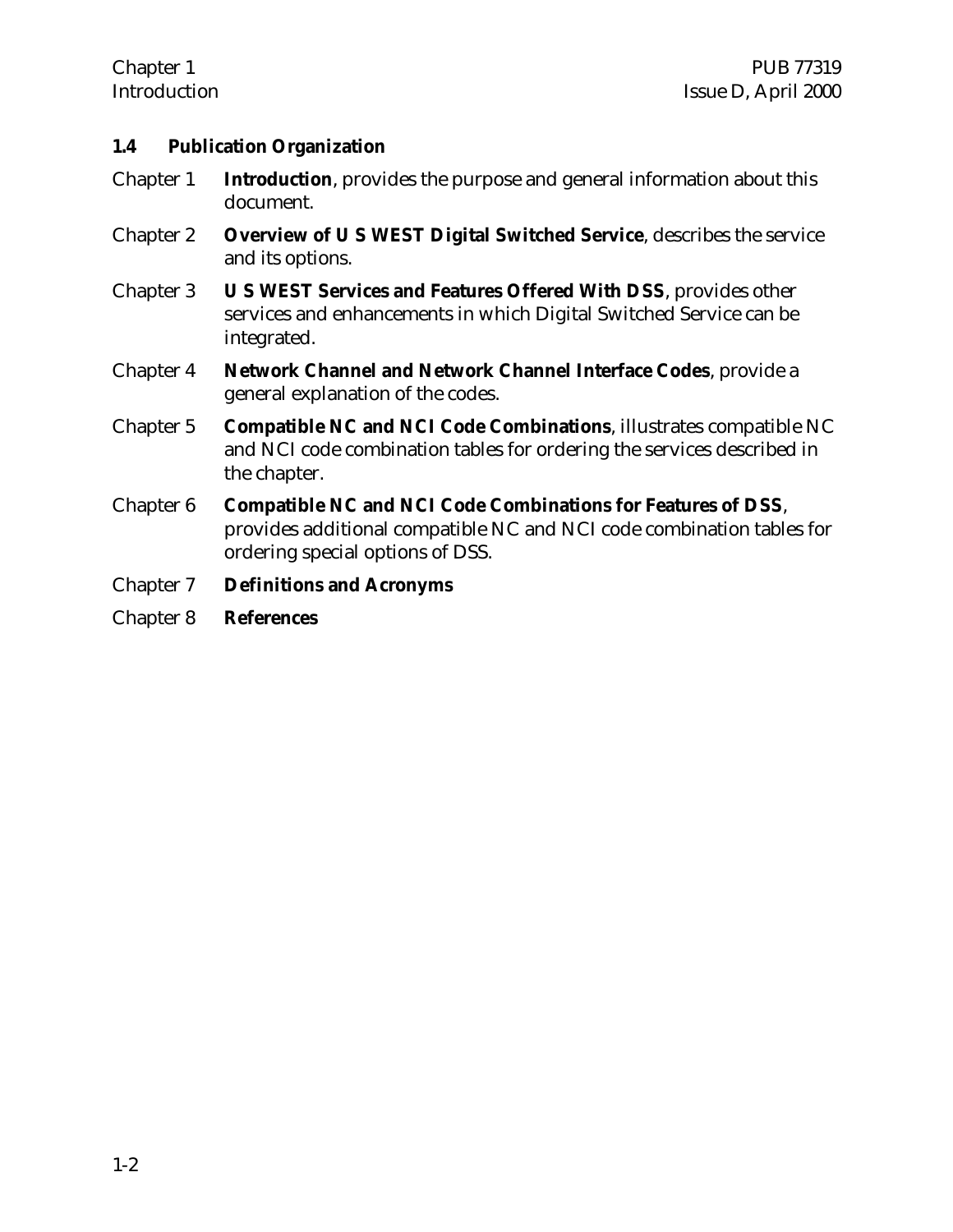# **Chapter and Section Page**

| 2. |     |         |
|----|-----|---------|
|    |     | $2 - 1$ |
|    |     |         |
|    | 2.3 | $2-3$   |
|    |     |         |
|    |     | $2 - 4$ |
|    |     | $2 - 4$ |
|    |     |         |

# **Figures**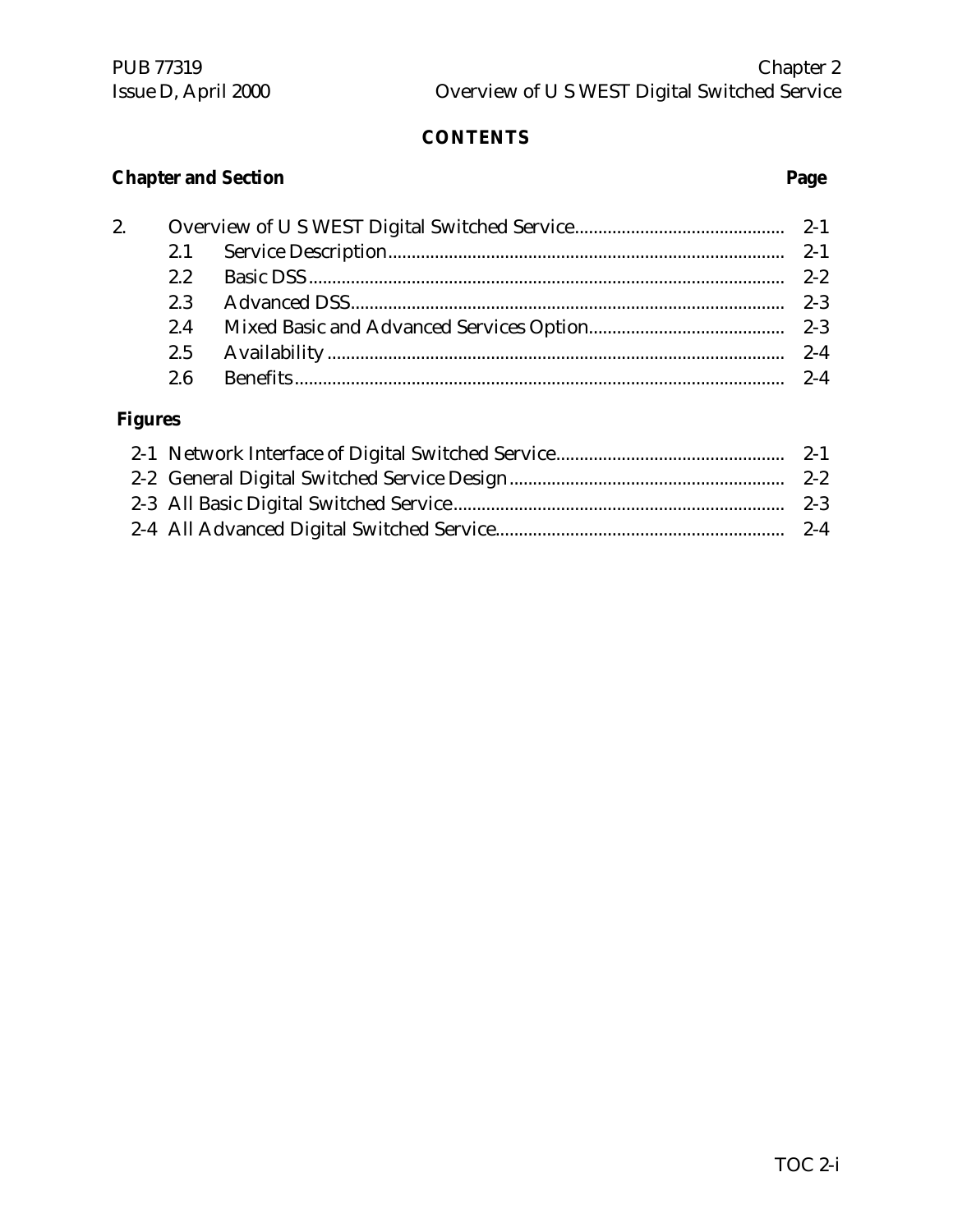# **2. Overview of U S WEST Digital Switched Service**

This chapter provides an overview of Digital Switched Service (DSS) and discusses different options that are offered with DSS. It is a high capacity, high performance information channel designed to perform multiple functions. It is a dedicated, end-toend digital transport service designed for full duplex, point-to-point transmission at 1.544 Mbit/s. It consists of 24 Digital Signal Level 0 (DS0) channels (64kb/s each) which can be utilized to provide different services.

DSS offers digital transport within U S WEST's territory. The network links the population centers of this vast geographic region together to provide virtually unlimited service to subscribers wherever they reside or do business. This service can offer increased value to subscribers because it provides security, reliability, protection, and rate stability.

# **2.1 Service Description**

Digital Switched Service provides a channel that transmits a digital signal at the rate of 1.544 Mbit/s between the customer premises and U S WEST's serving wire center switch. This DS1 channel at the Network Interface is also referred to as a Digital High Capacity Channel. More information on Network Interface (NI) can be obtained from U S WEST Technical Publication 77375. The service allows customers to "channelize" the DS1 into twenty-four 64 kbits/s lower channels using their Customer Premises Equipment (CPE). The CPE includes a Private Branch Exchange (PBX) or an Automatic Call Distributor (ACD). Figure 2-1 describes the general DSS design.



<sup>1.544</sup> Mbits/s Channel Interface

# **Figure 2-1** General Digital Switched Service Design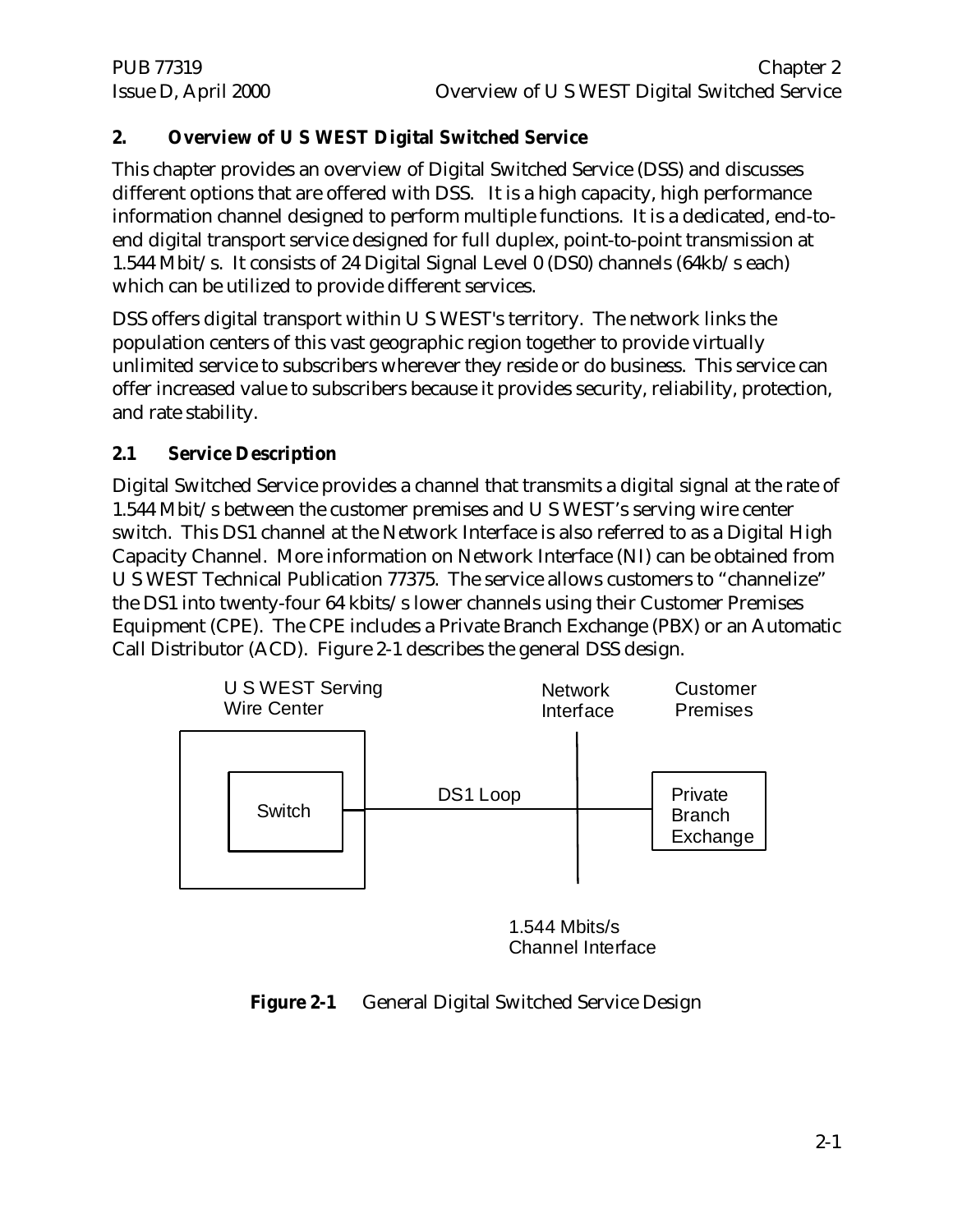# Chapter 2 PUB 77319 Overview of U S WEST Digital Switched Service Issue D, April 2000

Customers who own a PBX or an ACD may purchase DSS to send a multiple of twenty-four 64 kbits/s voice or data channels. These "64 kbits/s channels" are commonly referred to as *trunks*. *To improve clarity and minimize confusion between a DS1 channel, which is the network interface of DSS, and a 64 kbits/s channel, which is generated by the CPE, this publication will sometimes use the word trunk to indicate a 64 kbits/s channel*. The customer assigns a number of these trunks to the line side or the trunk side of U S WEST's central office switch. The two terminations within the switch, the line interface unit verses the trunk interface unit, determine the DSS options: *Basic DSS* and *Advanced DSS.*

The Basic DSS option indicates that the trunks from the CPE terminate on the line unit of the switch. Conversely, the Advanced DSS option indicates that the trunks terminate on the trunk unit of the switch. Customers may order one or the other, or a combination of both services called *Mixed DSS*. In addition, customers can also order ISDN (SLS) on the spare channels along with Basic DSS.

# **2.2 Basic DSS**

For Basic DSS, U S WEST terminates the DS1 into the line unit of the switch using a multiplexer. The customer premises equipment (CPE) derives the twenty-four 64 kbits/s trunks within the DS1. Figure 2-2 illustrates this application.



1.544 Mbits/s Channel Interface

Note: The multiplexing function may or may not reside within the switch

# **Figure 2-2 All Basic Digital Switched Service**

The customers can also order ISDN (SLS) service on the spare channels that are not utilized for Basic DSS. The ISDN (SLS) utilizes three consecutive DS0 channels on a DS1 to provide two primary 64 kbits/s or B channels. These channels can be used simultaneously and independently to carry any combination of voice, data, image or video calls. It also provides a third, secondary 16 kbits/s or D channel for low to moderate-speed data communications.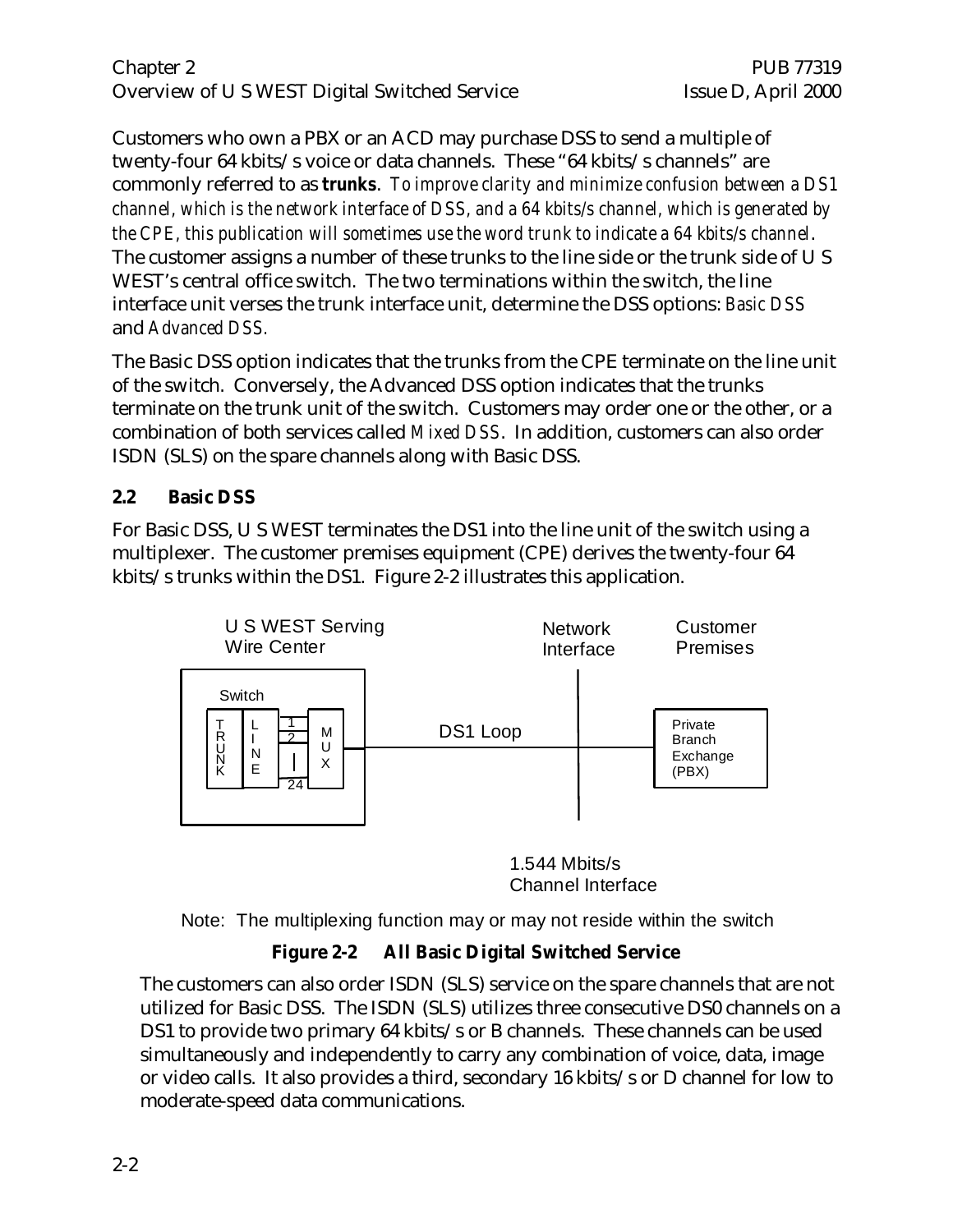# **2.3 Advanced DSS**

The option of terminating the DS1 into the trunk unit of the switch is referred to as Advanced DSS. It is CPE that derives the twenty-four 64 kbits/s trunks within the



1.544 Mbits/s Channel Interface

DS1. Figure 2-3 displays this application. Note: The multiplexing function may or may not reside within the switch

# **Figure 2-3 All Advanced Digital Switched Service**

# **2.4 Mixed Basic and Advanced Services Option**

Customers may allocate a combination of their CPE derived 64 kbits/s channels within the DS1 to terminate on the trunk unit and the line unit of the switch. Figure 2-4



1.544 Mbits/s Channel Interface

describes this offering. Note: The multiplexing function may or may not reside within the switch

**Figure 2-4** Mixed (Basic and Advanced) Digital Switched Service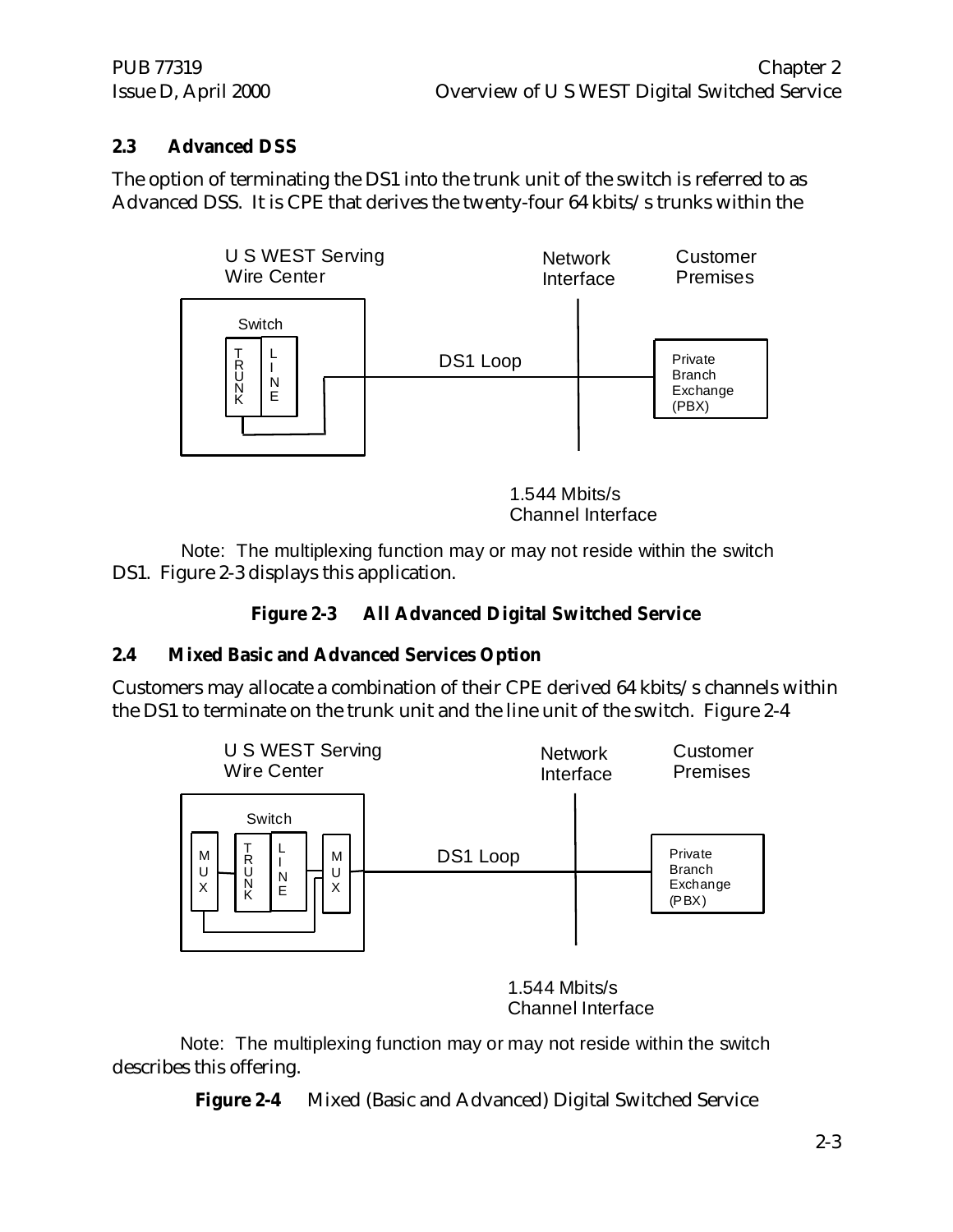# Chapter 2 PUB 77319 Overview of U S WEST Digital Switched Service Issue D, April 2000

# **2.5 Availability**

DSS is provided from both U S WEST analog or digital switches, thereby making the service available across the U S WEST 14 state region. DSS has been filed under the State Tariffs only and therefore offered within state jurisdictions. Customers may refer to the Local Exchange and Network Services Tariff from their state's Public Utilities Commission Office for DSS offering and pricing information.

DSS availability is only limited when the customer requests it to be delivered on a fiber facility, or when the customer is ordering DSS in conjunction with other services that require fiber facility to be in place e.g., SHARP or SHNS services described in the next chapter. In these unique instances, customers are advised to consult with the U S WEST's Business Office and begin the service inquiry process on an individual case basis. The U S WEST Customer Representative can then determine if facilities are available and provide a date of when the service can be offered.

# **2.6 Benefits**

Digital Switched Service offers many benefits to potential customers who:

- Currently own a digital PBX
- Plan to purchase a new digital PBX or grow their existing PBX
- Want to save capital expense up front on the purchase of a new PBX
- Want the reliability and low error rate of digital transmission
- Want greater trunking efficiency
- Want precision timing for call accounting software
- Use dial-up data or direct 56 kbits/s transmission
- Want to update to current technology
- Need a low dB loss level on trunks
- Want WATS/800 Service to be used with DSS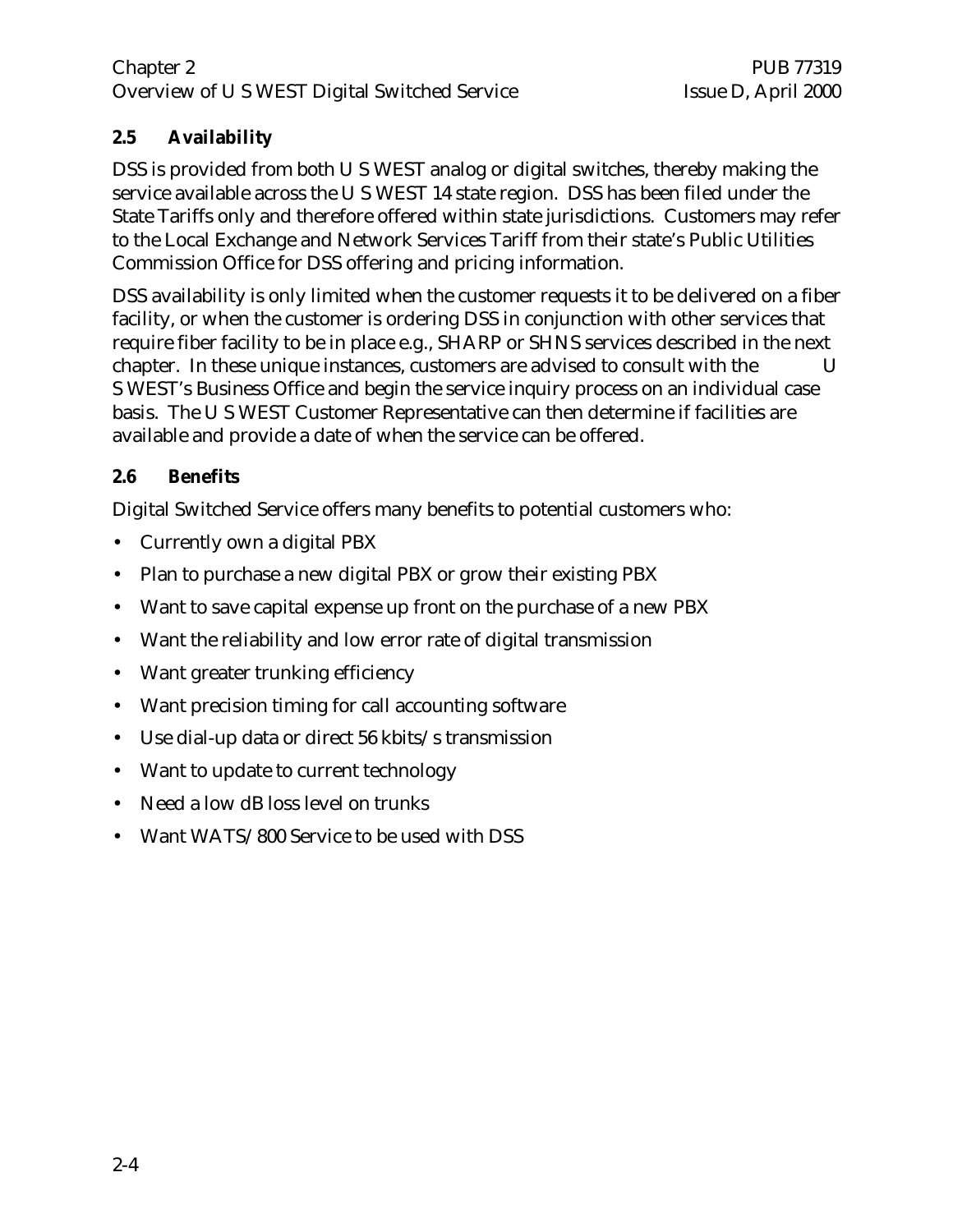# **Chapter and Section Page**

| 3.             |     |  |
|----------------|-----|--|
|                | 3.1 |  |
|                | 3.2 |  |
|                | 3.3 |  |
|                | 3.4 |  |
|                | 3.5 |  |
|                | 3.6 |  |
| <b>Figures</b> |     |  |

# **Figures**

|                                                                                | $3-1$ |
|--------------------------------------------------------------------------------|-------|
| 3-2 Digital Switched Service with Self-Healing Alternate Route Protection  3-2 |       |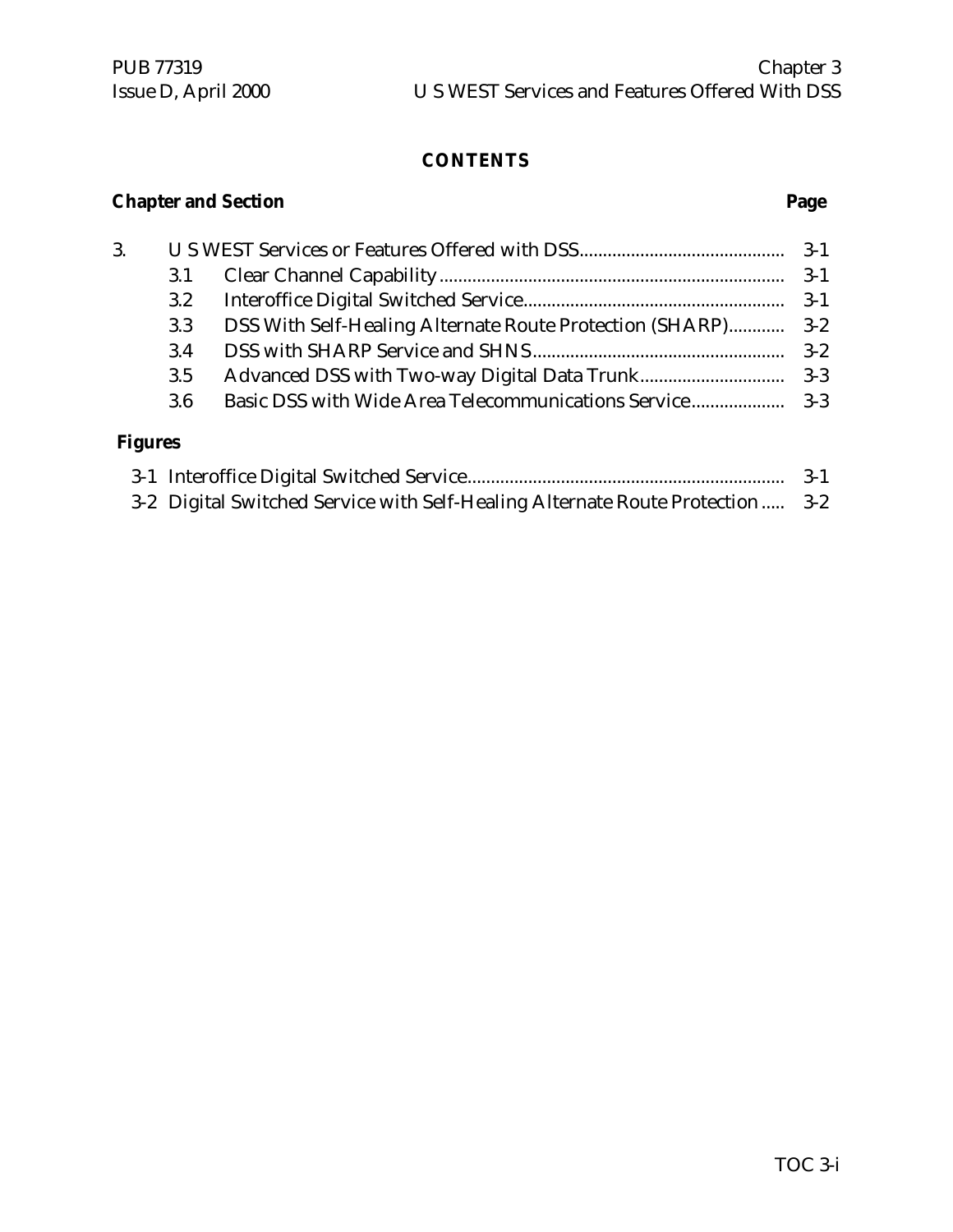# **3. U S WEST Services or Features Offered with DSS**

# **3.1 Clear Channel Capability**

DS1 transmission has requirements on the minimum number of binary zeros that should be consecutively transmitted. This is commonly expressed as the inverse, which is *ones density*. When ones density becomes too low, recovery of the DS1 signal by receivers becomes more difficult. Jitter increases and bit errors will result. Simultaneously, network equipment may respond by generating alarms, alerting maintenance personnel of a service problem. Low ones density in any portion of the DS1 signal will affect all the channels in the DS1.

DS1 Clear Channel denotes that a 1's density management process is active in the terminal and transmission equipment, so that user data can contain any number of consecutive binary 0's. When the following are being transported, it may be advisable to use a DS1 Clear Channel option to assure a suitable level of 1's density:

- 64 kbit/s digital data
- Aggregations of 64 kbit/s for video transmission (384 kbit/s, 768 kbit/s, etc.)
- Aggregations of 64 kbit/s for Nx64 bandwidths of digital data where  $N = 2$  to 24.

The conventional mean of providing DS1 Clear Channel is to use the B8ZS (binary 8 zero substitution) line code.

# **3.2 Interoffice Digital Switched Service**

Customers have the flexibility of requesting a specific U S WEST wire center to provide DSS, rather than from their serving wire center. The service design is identical to Figure 2-1, except that there would be one additional rate element for the interoffice transport facility. The interoffice facility is between the remote switch and the serving wire center. The multiplexing function of the DS1 channel occurs in the same wire center as switch. Figure 3-1 illustrates this application.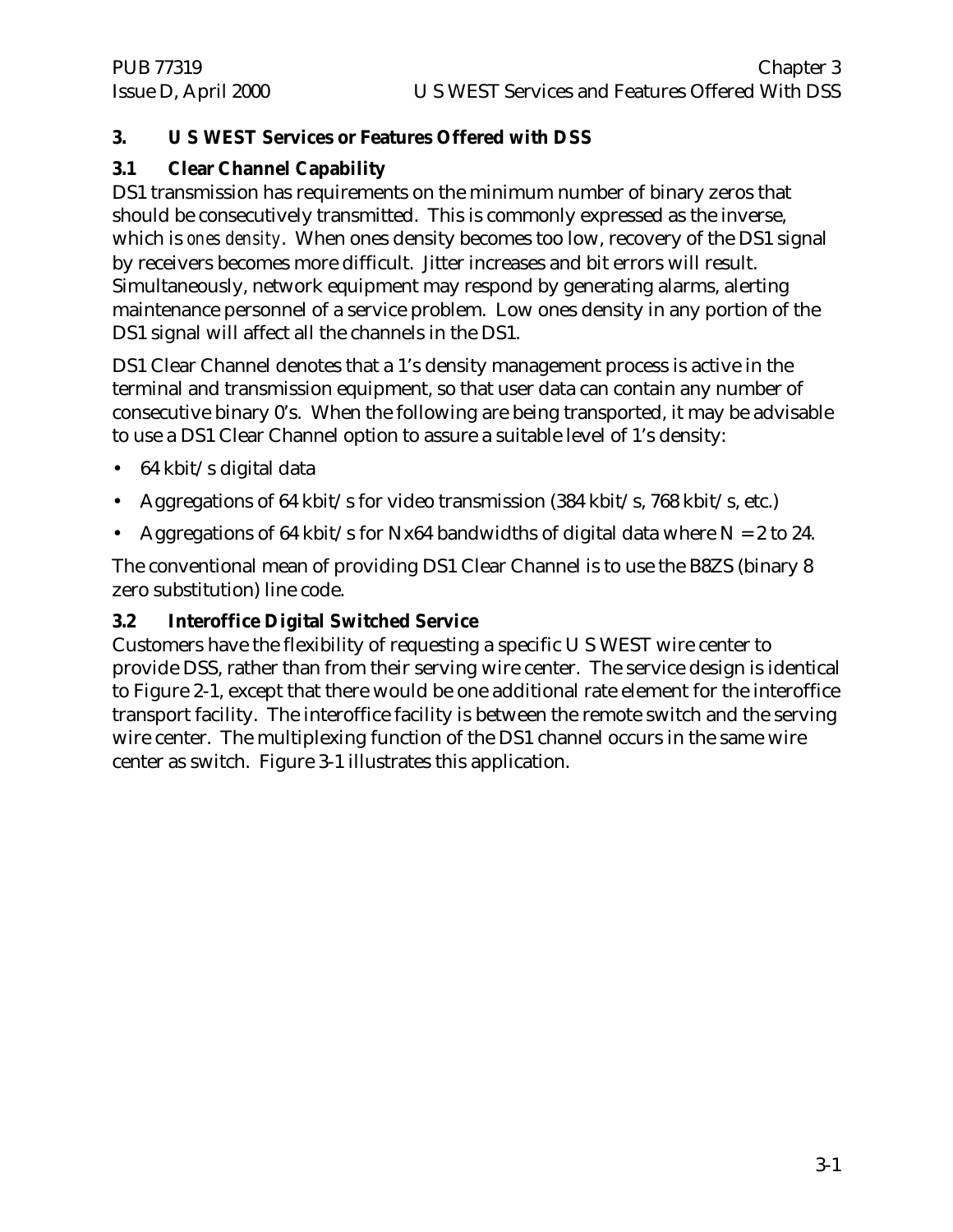

**Figure 3-1** Interoffice Digital Switched Service

# **3.3 DSS with Self Healing Alternate Route Protection (SHARP)**

SHARP is an optional service that improves the reliability of DSS that is transported over fiber optic facilities. This feature provides a separate facility path for the protection system between the serving wire center and the customer premises. Special construction charges apply when fiber facility is not in place. Figure 3-2 describes this configuration.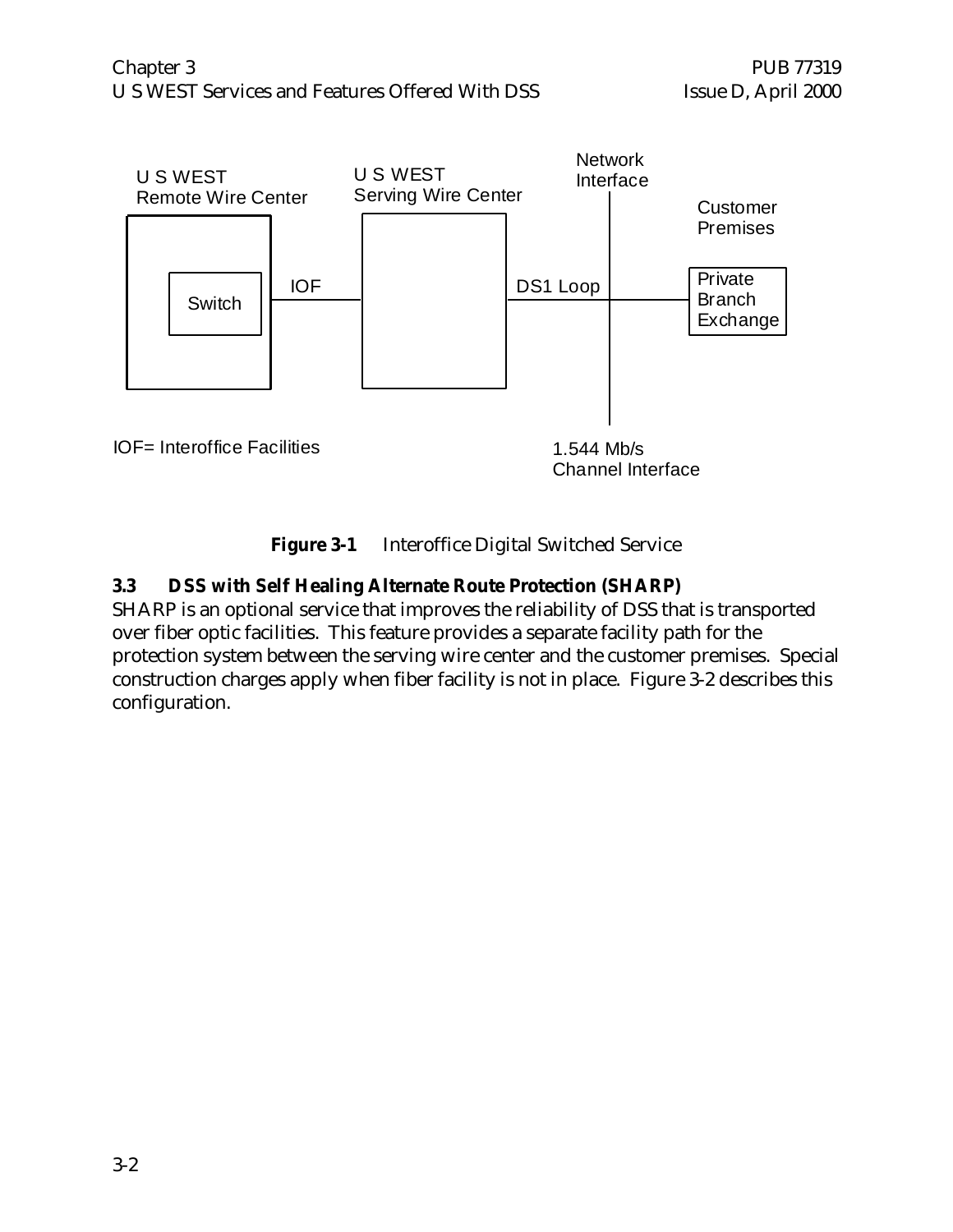

Alternate U S WEST Wire Center

**Figure 3-2** Digital Switched Service with Self-Healing Alternate Route Protection

# **3.4 DSS with SHARP Service and SHNS**

Customers may also order DSS in conjunction with Self-Healing Alternate Route Protection (SHARP) Service or Self-Healing Network Service (SHNS). Chapter 6 provides more details on ordering SHARP Service and SHNS. These services are offered in the following combinations:

| Intrastate Tariff - DSS with DS1 SHARP Service |
|------------------------------------------------|
| Interstate Tariff - DSS with DS3 SHARP Service |
| DSS with DS3 and SHNS                          |

Technical descriptions of the services are available in U S WEST's Technical Publication 77340 for SHARP Service and Publication 77332 for SHNS. Special construction charges apply when fiber facility is not in place.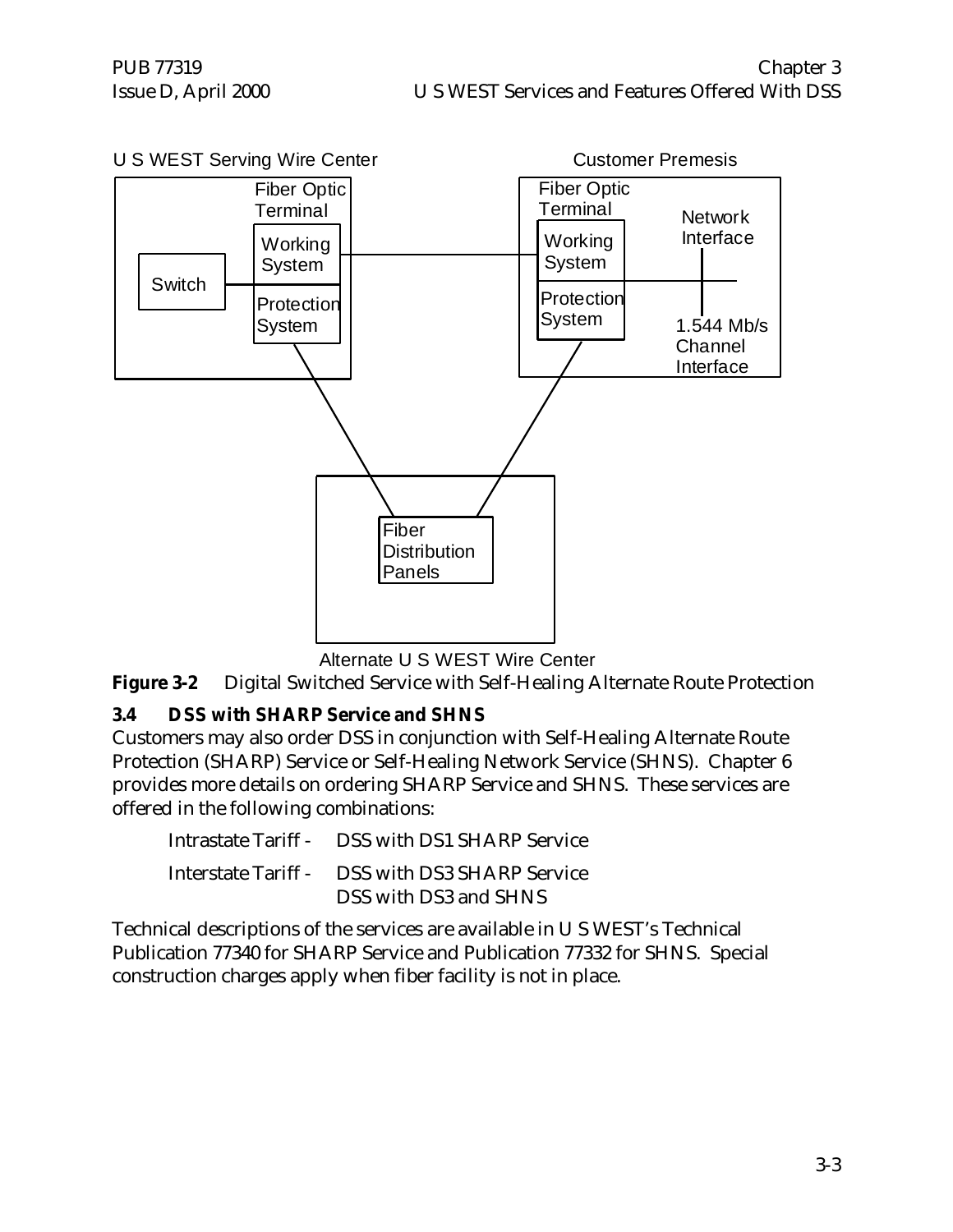# **3.5 Advanced DSS with Two-way Digital Data Trunk**

In choosing the Advanced DSS, customers may allocate a portion of the trunks to be Two-way Digital Data Trunk. This service option is identical to U S WEST SwitchNet 56® Service and tariffed in FCC #5.

# **3.6 Basic DSS with Wide Area Telecommunications Service (WATS)**

Customers may purchase U S WEST's WATS, 800 Service, or OutWATS and assign any number of Basic DSS trunks for these services. WATS provides dedicated analog access lines for customers who have substantial long distance usage. The 800 Service is a form of WATS, which permit only incoming calls. More information is available in U S WEST's Technical Publication 77318.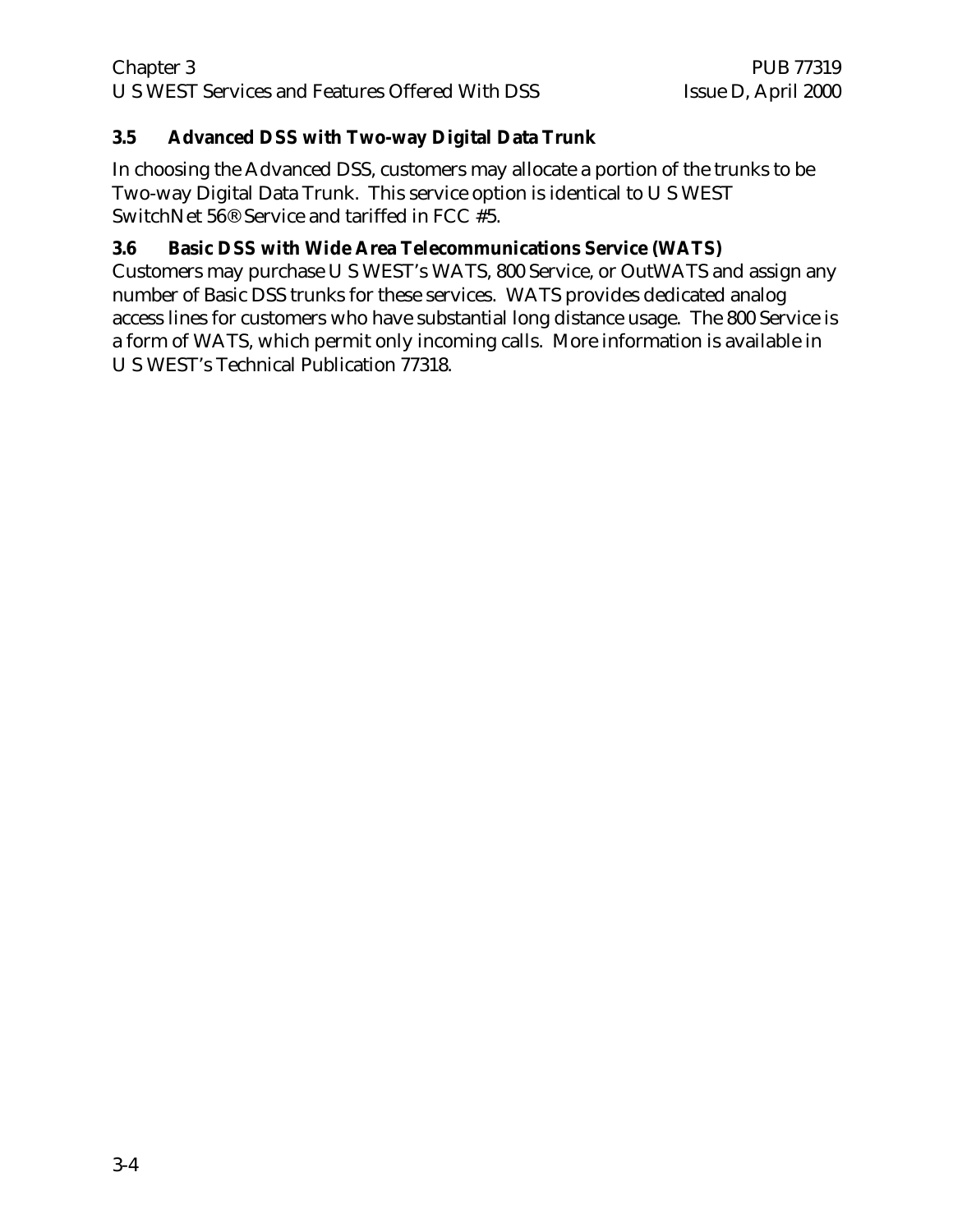# **Chapter and Section Page**

| 4.             |     |       |         |
|----------------|-----|-------|---------|
|                | 4.1 |       |         |
|                |     |       | $4-1$   |
|                |     |       | $4-1$   |
|                | 4.2 |       |         |
|                |     | 4 1 1 | $4 - 2$ |
|                |     | 412   | $4 - 2$ |
| <b>Figures</b> |     |       |         |
|                |     |       | $4-1$   |
|                |     |       |         |
| <b>Tables</b>  |     |       |         |

|  |  | $4-3$ |  |
|--|--|-------|--|
|--|--|-------|--|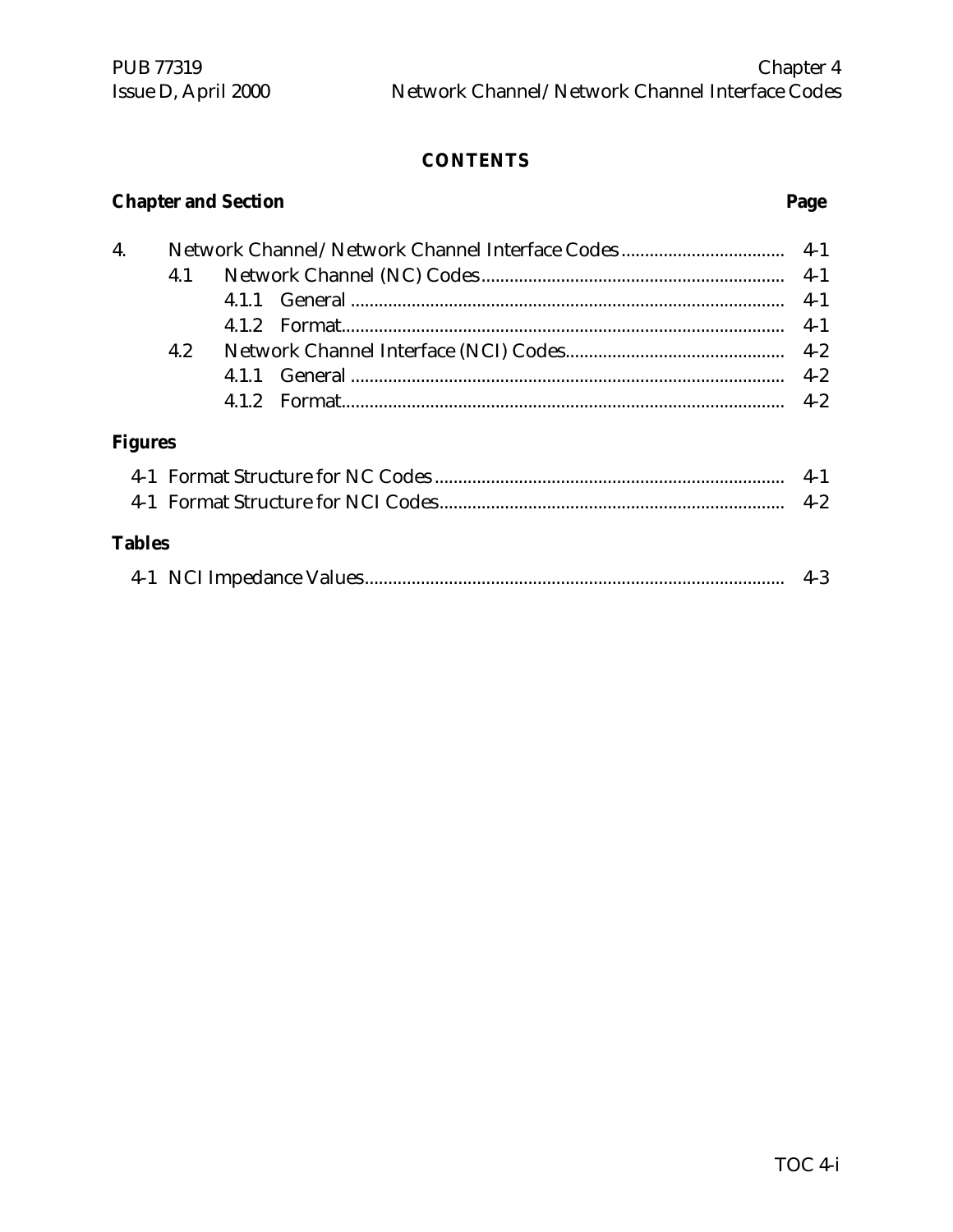# **4. Network Channel/Network Channel Interface Codes**

# **4.1 Network Channel (NC) Codes**

# **4.1.1 General**

Network Channel (NC) codes are a part of the Bellcore COMMON LANGUAGE® code set. The NC code is used to identify a channel used with the service. This section identifies the available channels and their NC codes.

# **4.1.2 Format**

An NC code is a four-character code with two data elements:

- Channel Code
- Optional Feature Code

The format is illustrated in Figure 4-1.

| Data Element              | Channel Code |            | <b>Optional Feature Code</b> |
|---------------------------|--------------|------------|------------------------------|
| <b>Character Position</b> |              |            |                              |
| <b>Character Key</b>      |              | $X$ or $-$ | $X$ or $-$                   |

**Network Channel Code**

 $X =$ Alphanumeric

 $=$  Hyphen

# **Figure 4-1** Format Structure for NC Codes

The **Channel Code** (character positions 1 and 2) is a two-character alpha or alphanumeric code that describes the channel service in an abbreviated form. The channel code will frequently, but not always, be specified as the service code of the special service circuits or the transmission grade of the message trunk circuit. The NC channel code field is always filled.

The **Optional Feature Code** (character positions 3 and 4) is a two-character alpha or alphanumeric or hyphen code that represents the option codes available for each channel code. Varying combinations of this code will allow the customer to enhance the technical performance of the requested channel, or to further identify the type of service. It is also used to specify options such as conditioning, effective 4-wire, multiplexing, etc. The NC optional code field is always filled.

Further information about NC Codes may be found in ANSI T1.223-1997, *Information Interchange — Structure and Representation of Network Channel (NC) and Network Channel Interface (NCI) Codes for the North American Telecommunications System.*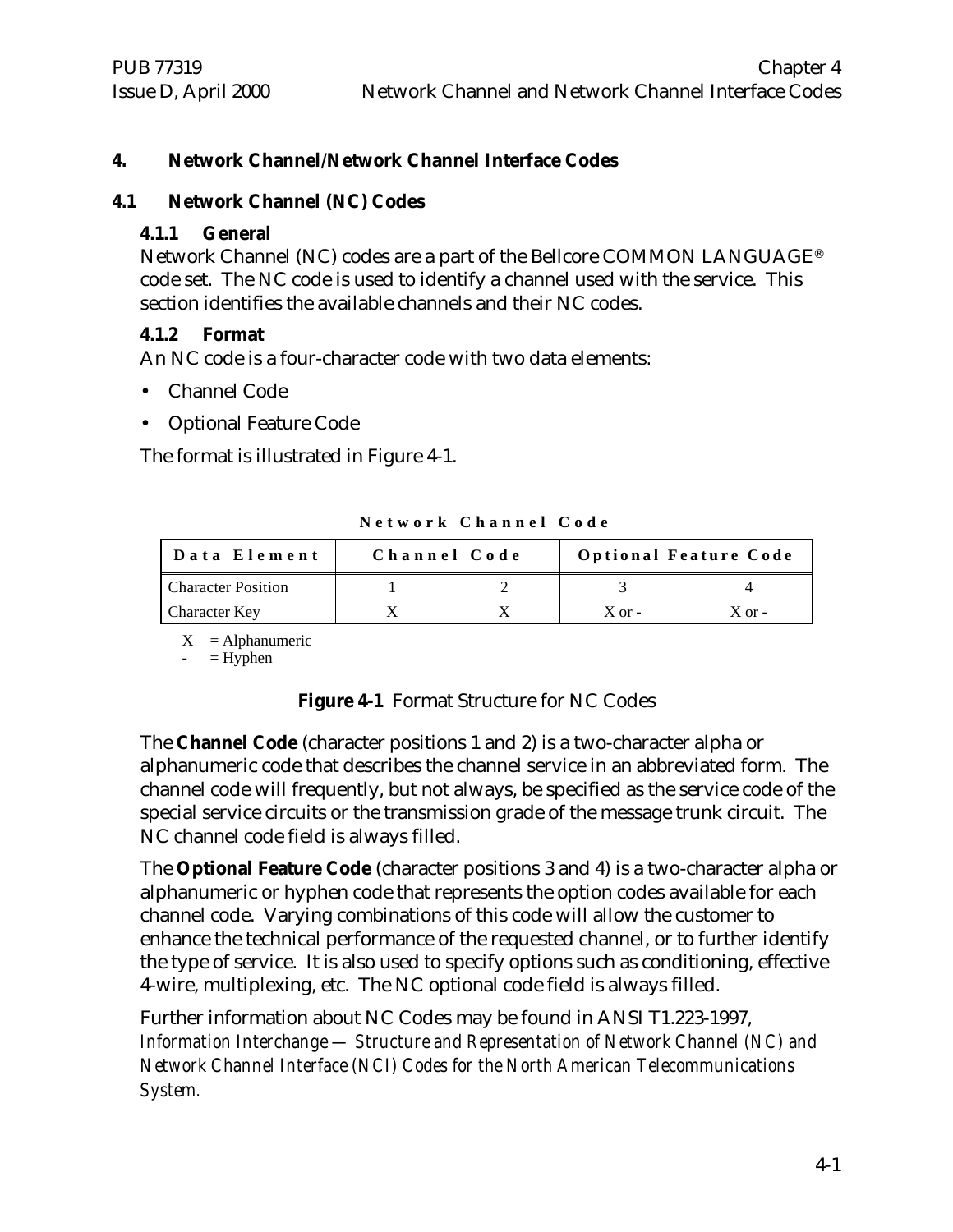# **4.2 Network Channel Interface (NCI) Codes**

#### **4.2.1 General**

Network Channel Interface (NCI) codes are a part of the COMMON LANGUAGE® code set. The NCI code is used to identify a network interface of a service in our mechanized systems.

# **4.2.2 Format**

An NCI code is a maximum twelve-character code that consists of five (5) data elements:

- Total Conductors
- Protocol
- Impedance
- Protocol Options
- Transmission Level Point(s) (TLP) not required for this digital service.

The first three fields are required. The last two are optional. The format is illustrated in Figure 4-2.

| <b>Total Conductors</b> |   |   | Protocol |                  | D |   | <b>Protocol Options</b> |   | D         |             | <b>TLP Level</b> |
|-------------------------|---|---|----------|------------------|---|---|-------------------------|---|-----------|-------------|------------------|
|                         |   |   |          | m                | e |   |                         |   | e         | Т           | $\bf{R}$         |
|                         |   |   |          | p<br>e           |   |   |                         |   |           | r<br>a      | e<br>c           |
|                         |   |   |          | d                | m |   |                         |   | m         | $\mathbf n$ | e                |
|                         |   |   |          | a<br>$\mathbf n$ |   |   |                         |   |           | s<br>m      |                  |
|                         |   |   |          | c                | e |   |                         |   | e         |             | e                |
|                         |   |   |          | e                | r |   |                         |   | r         |             |                  |
|                         | ↑ | 3 | 4        | 5                | 6 | 7 | 8                       | 9 | 10        | 11          | 12               |
| N                       | N | A | A        | X                |   | X | X                       | X | $\bullet$ | $X$ or -    | $X$ or -         |

**Network Channel Interface Code**

 $A = Alpha$ 

 $N =$  Numeric

 $X = Alphantumeric$ 

- $\bullet$  = Delimiter (normally a period)
- $-$  = Hyphen

|  | Figure 4-2 Format Structure for NCI Codes |  |  |  |
|--|-------------------------------------------|--|--|--|
|--|-------------------------------------------|--|--|--|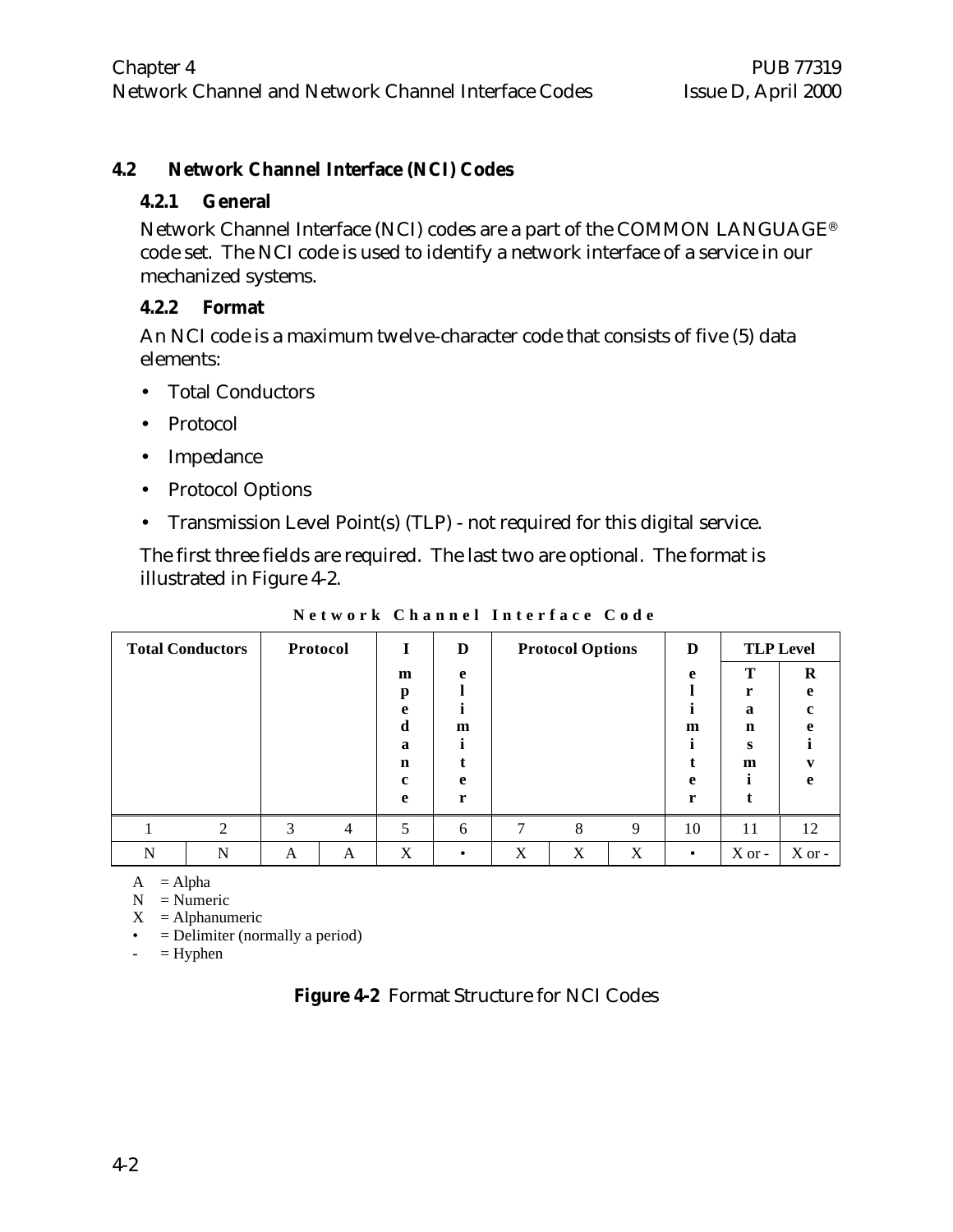**Total Conductors** (character positions 1 and 2) is a two-character numeric code that represents the total number of physical conductors (e.g., wires or fibers) required at the interface.

**Protocol** (character position 3 and 4) is a two-character alpha code that defines requirements for the interface regarding signaling/transmission.

**Impedance** (character position 5) is a one-character alpha or numeric code representing the nominal reference impedance that will terminate the channel for the purpose of evaluating transmission performance. Values are listed in Table 4-1.

| Impedance in Ohms<br>(Character Position 5) |       |                   |               |  |  |  |
|---------------------------------------------|-------|-------------------|---------------|--|--|--|
| Data Value                                  | Code  | <b>Data Value</b> | Code          |  |  |  |
| 110                                         | 0     | 124               |               |  |  |  |
| 150                                         |       | Variable          | 8             |  |  |  |
| 600                                         | 2     | 100               | 9             |  |  |  |
| 900                                         | $3 *$ | Fiber             | F             |  |  |  |
| 1200                                        | 4     | Radio             | Z             |  |  |  |
| 135                                         | 5     | 50 Coaxial        | $\mathcal{C}$ |  |  |  |
| 75                                          | 6     |                   |               |  |  |  |

**Table 4-1** NCI Impedance Values

\* Except for interface code 04DD3, the impedance character 3, when used with a 4-wire voice-frequency path at the POT, denotes a historical customer (IC) provided transmission termination rather than a 900 ohm impedance. Such terminations were provided by customers in accordance with FCC Docket No. 20099 settlement Agreement and by Automatic Transmission Test and Control Circuit used in the previous provisioning process.

**Protocol Options** (character positions 7, 8, and 9) is a one to three-character alpha, numeric, or alphanumeric code that describes additional features (e.g., bit rate or bandwidth) on the Protocol to be used. It is an optional field that is always left justified.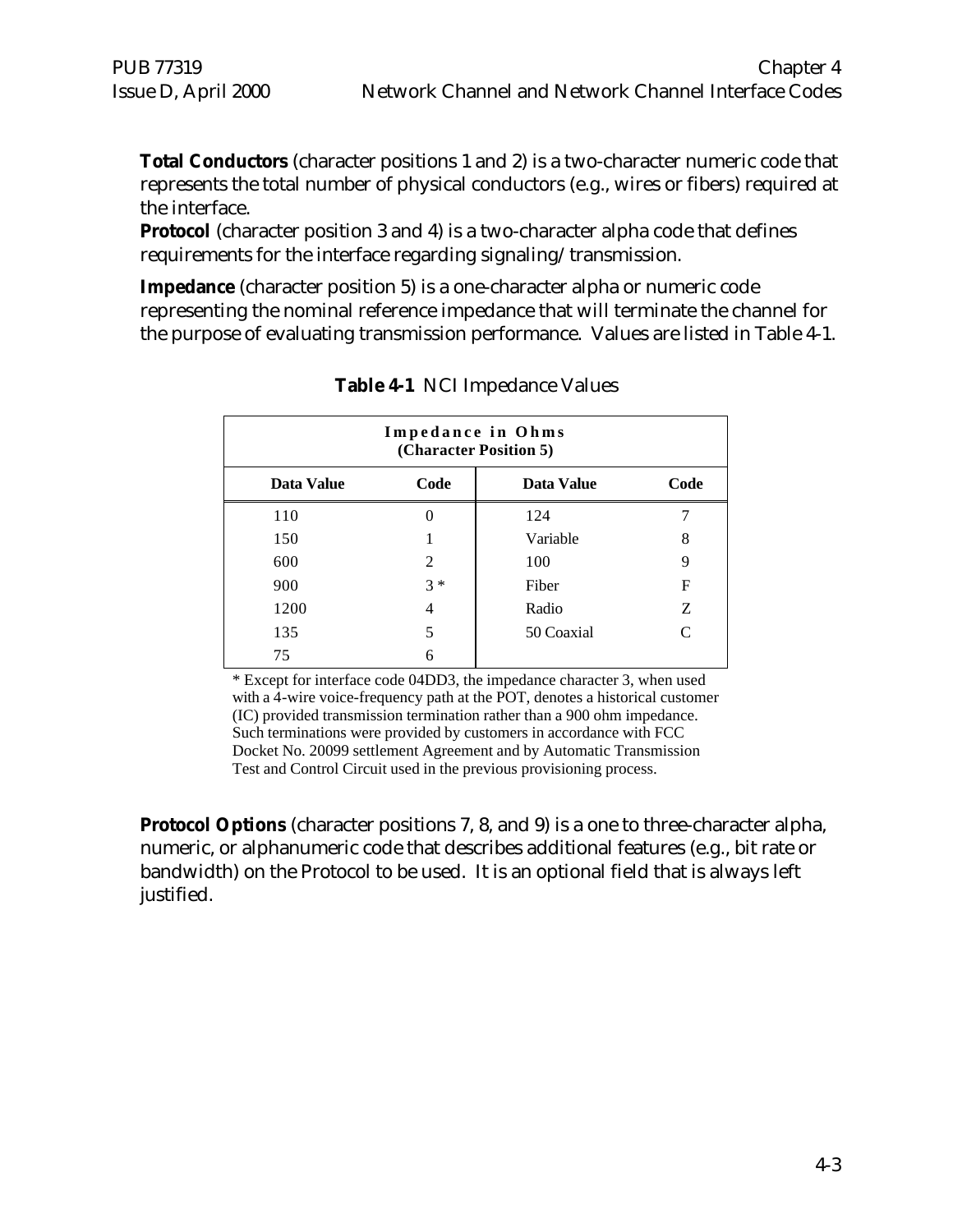# **Chapter and Section............................................................................................................Page** 5. Compatible NC and NCI Code Combinations .................................................. 5-1 5.1 Order the DS1 Channel.............................................................................. 5-1 5.2 Order the Lower Channel ......................................................................... 5-2 5.2.1 When Ordering Basic DSS............................................................. 5-2 5.2.2 When Ordering ISDN (SLS) with Basic DSS.............................. 5-4 5.2.3 When Ordering Advanced DSS ................................................... 5-4 **Tables**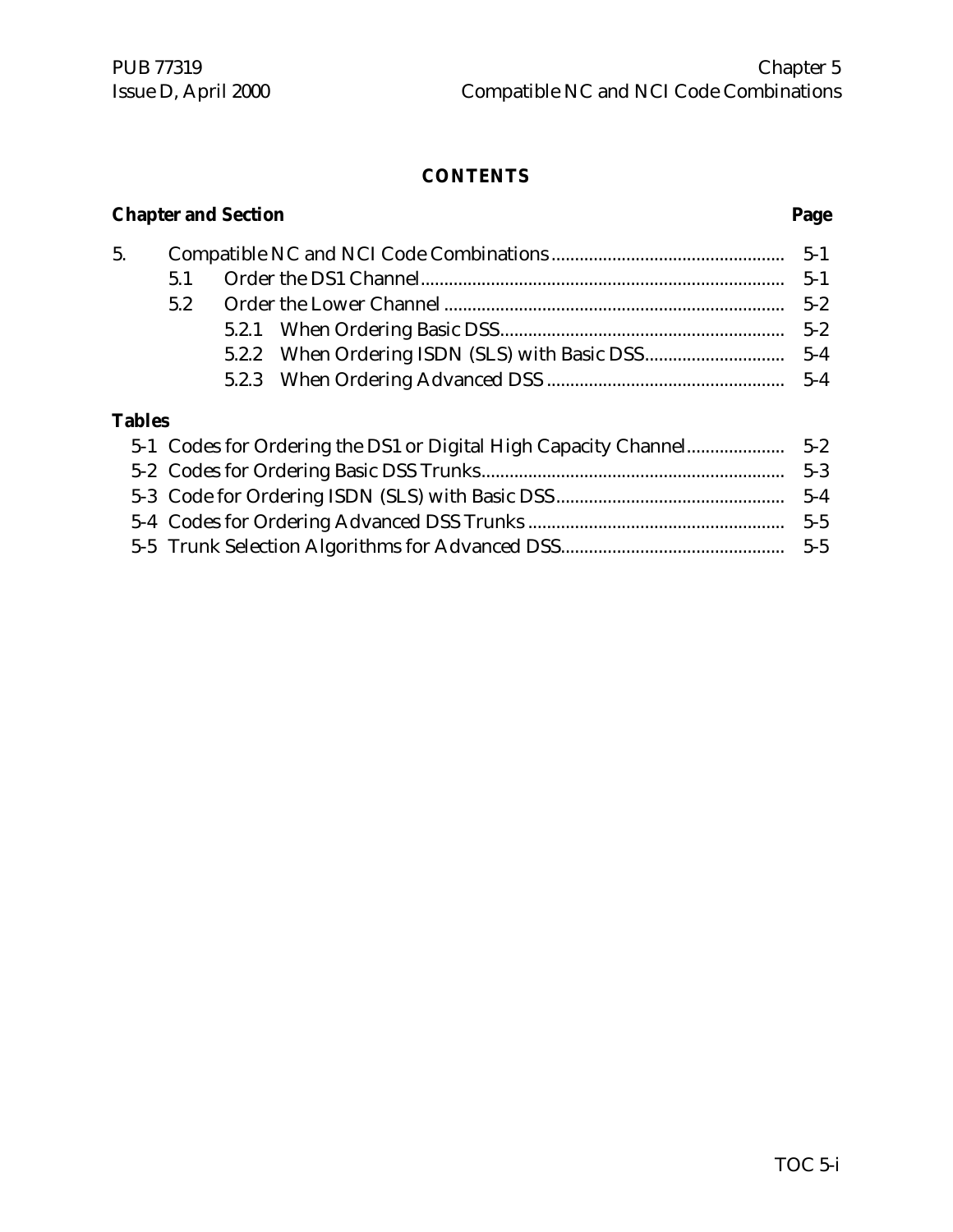# **5. Compatible NC and NCI Code Combinations**

The tables in this chapter provide code combinations for ordering Digital Switched Service. The Network Channel (NC) and Network Channel Interface (NCI) codes listed in the same row for each table indicate that these codes are compatible and can be interchanged. When the codes are listed in different rows, they are not compatible.

This chapter also provides the sequence of ordering Digital Switched Service (DSS) to better guide the customer. The major ordering steps are identified in each subsequent sections.

# **5.1 Order the DS1 Channel**

The DS1 channel connects the customer premises terminal to U S WEST's serving wire center where the 24 channels in the 1.544 Mbit/s bitstream are multiplexed and demultiplexed to and from 24 individual channels. This DS1 channel is also referred to as a Digital High Capacity channel.

Customers have various options in selecting the 1.544 Mbit/s interface based on signal characteristics, line codes, framing, and physical connections. The technical specifications of these interfaces are described in Technical Publication 77375*, U S WEST 1.544 Mbit/s Channel Interfaces*.

To order the DS1 channel, refer to Table 5-1. In column A, locate the row having the required equipment options. Obtain the NC code from column C. Obtain from column D the NCI code for each end of the channel. It should be noted that the Frame Format and Line Code availability depends on the switch type in the serving wire center.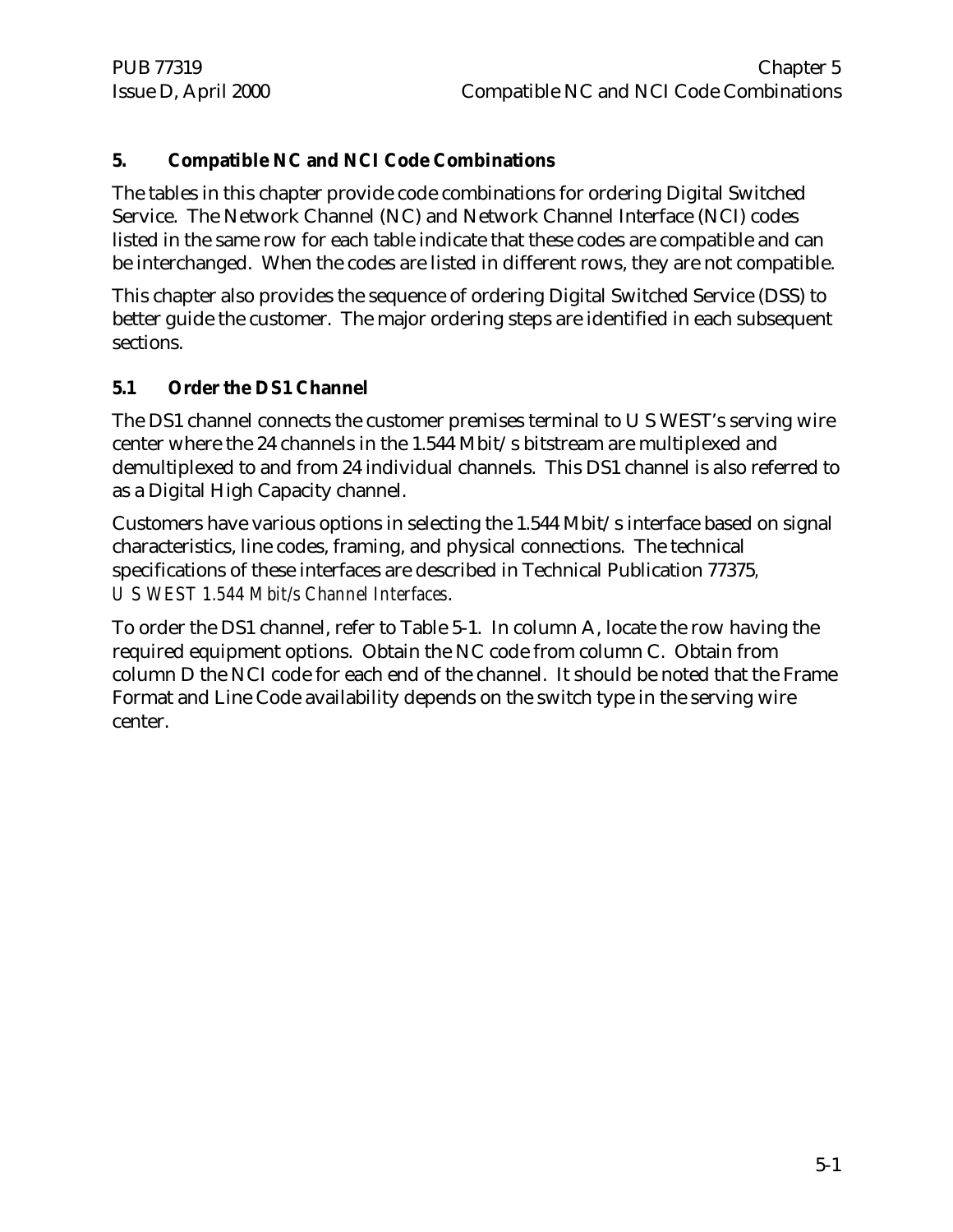|                | $\mathbf{A}$                | B                                              | $\mathbf C$    | D                        |
|----------------|-----------------------------|------------------------------------------------|----------------|--------------------------|
|                | <b>Equipment Frame</b>      | <b>Other Options</b>                           | <b>NC Code</b> | <b>NCI</b> at            |
|                | <b>Format and Line Code</b> |                                                |                | <b>End-User Premises</b> |
| 1              | <b>SF</b>                   | Direct Digital Connection to a                 | $HC-D$         | 04DU9.BN                 |
|                | &AMI                        | Switch                                         |                | 04DU9.BX                 |
| 2              | <b>SF</b>                   | CO Multiplexed, Analog and                     | $HC-G$         | 04DU9.BN                 |
|                | $&$ AMI                     | Digital - to DS0                               |                | 04DU9.BX                 |
| $\overline{3}$ | <b>ANSI ESF</b>             | Direct Digital Connection to a                 | <b>HCDD</b>    | 04DU9.KN                 |
|                | & AMI                       | Switch                                         |                | 04DU9.KX                 |
| $\overline{4}$ | <b>ANSI ESF</b>             | CO Multiplexed, Analog and                     | <b>HCDG</b>    | 04DU9.KN                 |
|                | & AMI                       | Digital - to DS0                               |                | 04DU9.KX                 |
| 5              | ANSI ESF & B8ZS             | Direct Digital Connection to a                 | <b>HCED</b>    | 04DU9.1SN                |
|                |                             | Switch                                         |                | 04DU9.1SX                |
| 6              | <b>ANSI ESF &amp; B8ZS</b>  | CO, Multiplexed, Analog and                    | <b>HCEG</b>    | 04DU9.CN                 |
|                |                             | Digital to DS0                                 |                | 04DU9.CX                 |
| $\overline{7}$ | <b>Non-ANSI ESF</b>         | Direct Digital Connection on                   | <b>HCFD</b>    | 04DU9.CN                 |
|                | $&$ AMI                     | a Switch                                       |                | 04DU9.CX                 |
| 8              | Non-ANSI ESF                | CO Multiplexed, Analog and                     | <b>HCFG</b>    | 04DU9.CN                 |
|                | $&$ AMI                     | Digital - to DS0                               |                | 04DU9.CX                 |
| 9              | Non-ANSI ESF                | Direct Digital Connection to a                 | <b>HCGD</b>    | 04DU9.CN                 |
|                | & B8ZS                      | Switch                                         |                | 04DU9.CX                 |
| 10             | Non-ANSI ESF & B8ZS         | CO Multiplexed, Analog and<br>Digital - to DS0 | <b>HCGG</b>    | 04DU9.SX                 |

# **5.2 Order the Lower Channels**

The next two sections describe the NC codes used to order Basic DSS, Advanced DSS, or Mixed DSS lower channels. The lower channels are also known as *trunks*. NCI codes are not applicable when ordering DSS trunks.

# **5.2.1 When Ordering Basic DSS**

The customer shall select the following options for Basic Service.

- Supervisory Signaling two choices
	- 1. Loop-Start
	- 2. Ground-Start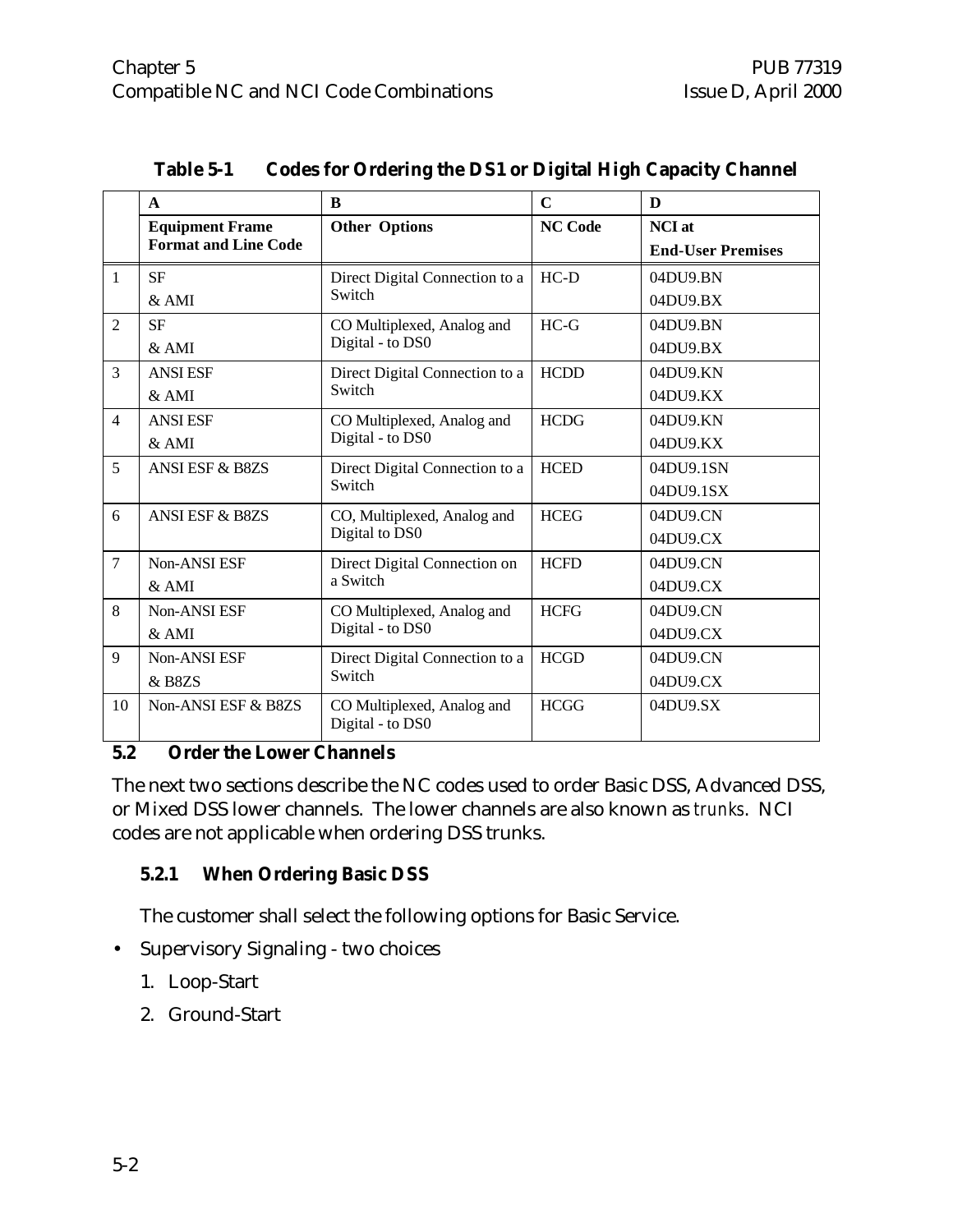- Call Origination three choices
	- 1. In-Only. Traffic from the switch is transmitted towards the customer premises equipment.
	- 2. Out-Only. Traffic from the customer premises equipment is transmitted towards the switch.
	- 3. Two-Way. Traffic that is transmitted from either the switch or customer premises equipment.

To order the lower channels or trunks for Basic DSS, refer to Table 5-2. In column A, locate the row having the required technical performance or features of the requested channel. Obtain the NC Code from column C for each lower channel.

|                | $\mathbf{A}$                                                         | B                                                 | $\mathbf C$ |
|----------------|----------------------------------------------------------------------|---------------------------------------------------|-------------|
|                | <b>Voice Grade</b>                                                   | <b>Technical</b>                                  | NC.         |
|                | <b>Channel Service</b>                                               | Performance                                       | Code        |
| $\mathbf{1}$   | Voice Line Transmission<br><b>Characteristics</b><br>& CO Switching  | Loop Start, DTMF,<br>$& 2-Way$                    | <b>UCGF</b> |
| $\overline{2}$ | Voice Line Transmission<br>Characteristics<br>& CO Switching         | Loop Start, DTMF,<br>& In-Only (Terminate Only)   | <b>UCGR</b> |
| 3              | Voice Line Transmission<br>Characteristics<br>& CO Switching         | Loop Start, DTMF,<br>& Out-Only (Originate Only)  | <b>UCGU</b> |
| $\overline{4}$ | Voice Trunk Transmission<br><b>Characteristics</b><br>& CO Switching | Ground Start, DTMF,<br>$& 2-Way$                  | <b>UDGG</b> |
| 5              | Voice Trunk Transmission<br>Characteristics<br>& CO Switching        | Ground Start, DTMF<br>& In-Only (Terminate Only)  | <b>UDGS</b> |
| 6              | <b>Voice Trunk Transmission</b><br>Characteristics<br>& CO Switching | Ground Start, DTMF<br>& Out-Only (Originate Only) | <b>UDGV</b> |

**Table 5-2 Codes for Ordering Basic DSS Trunks**

Basic DSS meets the parameters detailed in PUB 77311 *Analog Channel for Non-Access Service* for Voice Grade (VG) 32 and VG 33 Services for loop start and ground start signaling.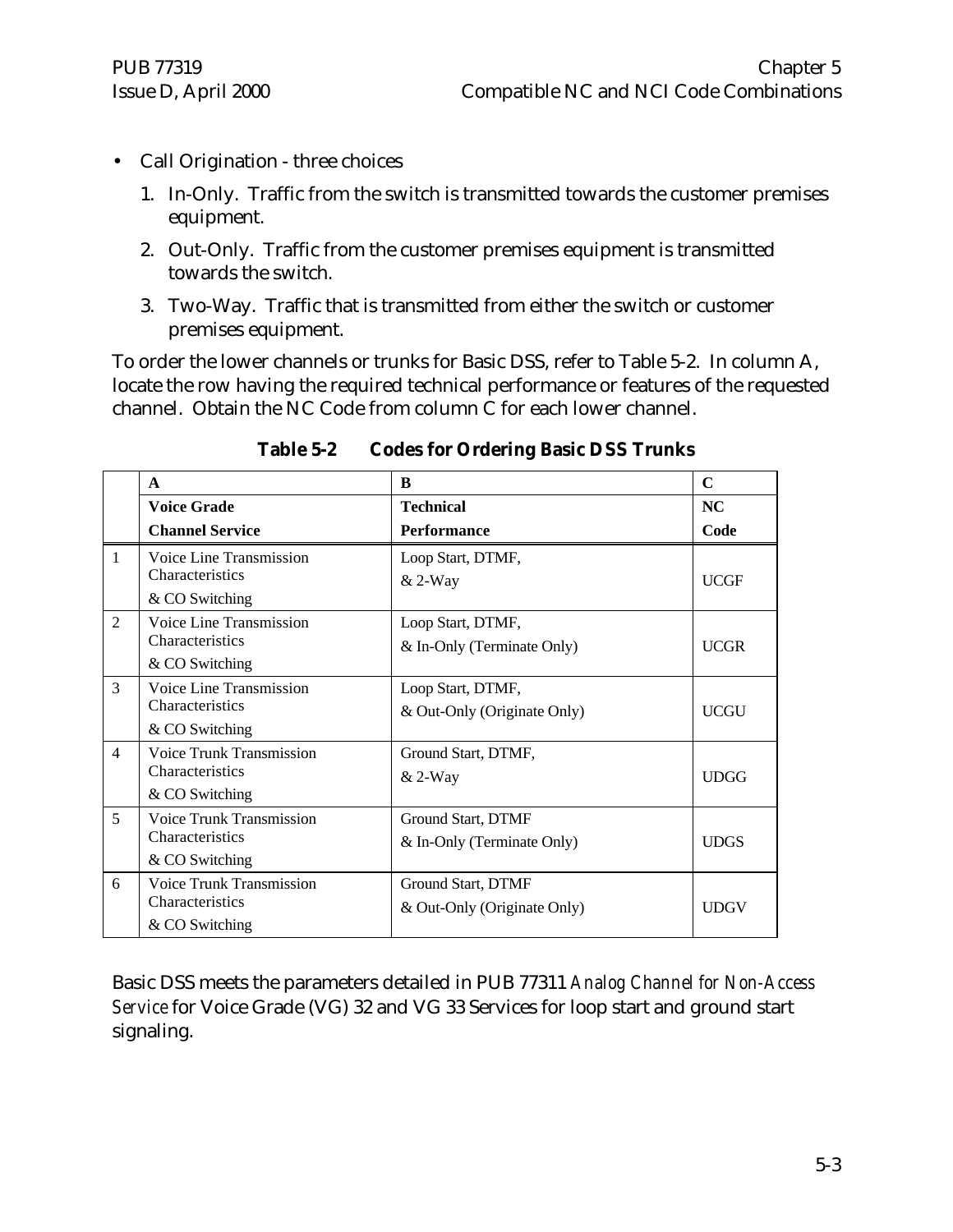# **5.2.2 When Ordering ISDN SLS with Basic DSS**

ISDN SLS can be ordered on the spare channels with Basic DSS only. This service consists of two B and one D channels and occupies 3 DS0 channels that are preferred to be consecutive.

# **Table 5-3 Code for Ordering ISDN (SLS) with Basic DSS**

| Network Channel Code | <b>Description</b> |
|----------------------|--------------------|
|                      | ISDN               |

# **5.2.3 When Ordering Advanced DSS**

The customer shall select the following options for Advanced DSS.

- Supervisory Signaling two choices
	- 1. Loop Reverse Battery Signaling. This is used for Direct Inward Dial (DID) Trunks or for Direct Outward Dial (DOD) Trunks with Answer Supervision
	- 2. E & M signaling, for two-way call origination. E & M Signaling also includes "Wink Start" signaling.
- Trunk (Channel) Types five choices
	- 1. In-Only DID Trunk. Calls originate from the switch into the customer's terminal using loop reverse-battery signaling.
	- 2. Out-Only DOD Trunk with Answer Supervision. Calls originate from the customer's terminal into the switch using loop reverse-battery signaling.
	- 3. Two-Way DID Trunk with Answer Supervision. Calls may originate from either the switch or the customer's terminal using  $E \& M$  signaling.
	- 4. Two-Way DID Trunk with Answer Supervision and Trunk-Side Call Transfer. This option also uses E & M signaling.
	- 5. Two-Way Digital Data Trunk. This option is also called SwitchNet 56® Service and meets the technical parameters detailed in PUB 77329.

Answer Supervision is offered with Advanced Out-Only DOD or Two-Way DID Trunks only. This unique trunking arrangement provides answer back switch signaling that determines when a PBX call has been answered or completed. Answer supervision capability allows the called switch to originate the answer signal, indicated by an off-hook, after detecting an answer by the called station. Answer Supervision originates at the called or terminating switch and is sent toward the originating switch.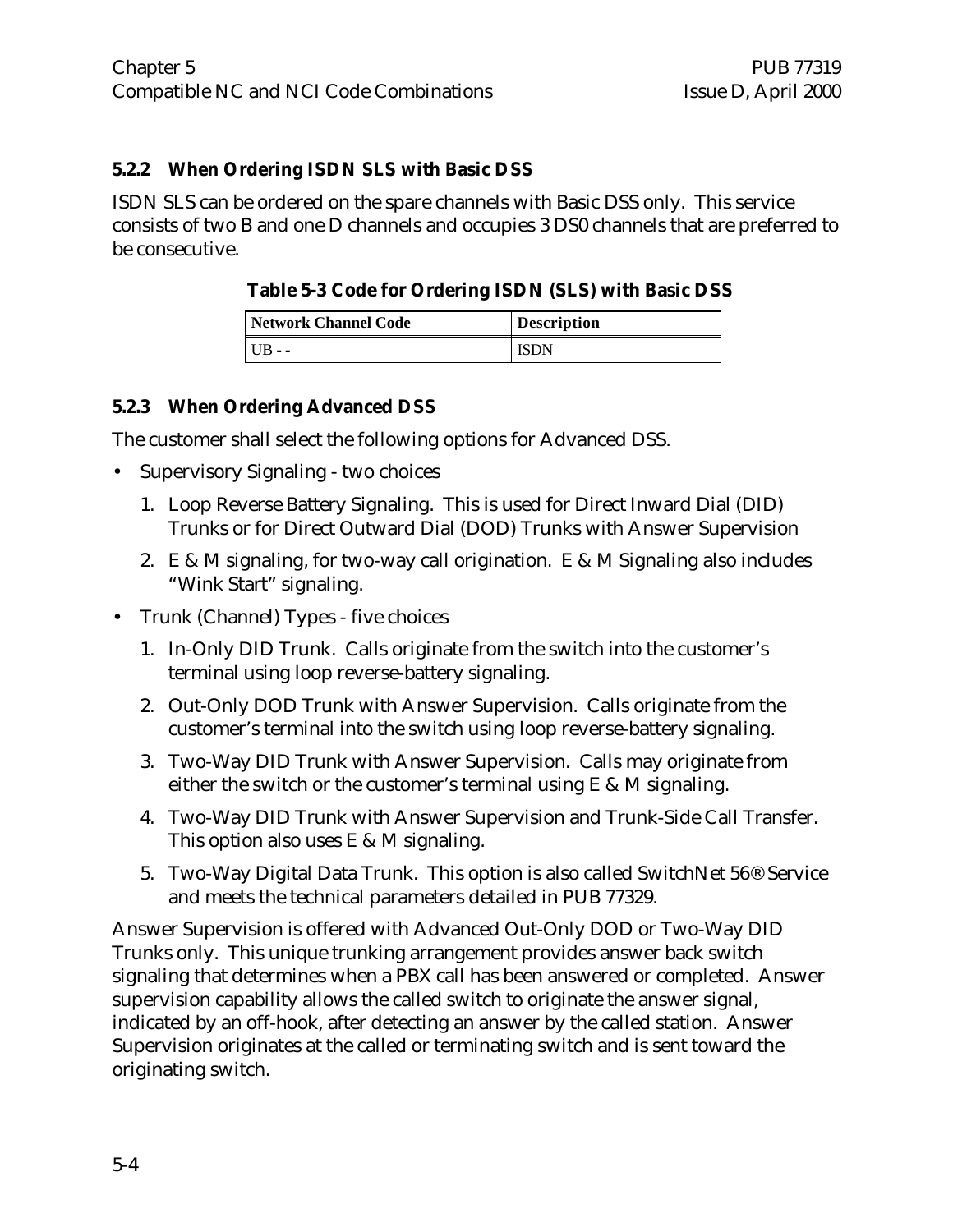To order the lower channels or trunks for Advanced DSS, refer to Table 5-3. In column A, locate the row having the required technical performance or features of the requested channel. Obtain from column C the NC for each lower channel.

|                | A                      | в                                    |             |
|----------------|------------------------|--------------------------------------|-------------|
|                | <b>Voice Grade</b>     | <b>Technical</b>                     | NC          |
|                | <b>Channel Service</b> | <b>Performance</b>                   | Code        |
|                | <b>Advanced Trunk</b>  | Direct Inward Dial (DID) Trunk       |             |
|                |                        |                                      | <b>UDGT</b> |
| $\mathfrak{D}$ | <b>Advanced Trunk</b>  | Direct Outward Dial (DOD) Trunk with |             |
|                |                        | <b>Answer Supervision</b>            | <b>UDGY</b> |
| 3              | <b>Advanced Trunk</b>  | 2-Way DID/DOD Trunk with Answer      |             |
|                |                        | Supervision                          |             |

**Table 5-4 Codes for Ordering Advanced DSS Trunks**

The Advanced DSS meets the parameters detailed in U S WEST Technical Publication 77311 *Analog Channel for Non-Access Service* for VG 32 and VG 33 Services.

The customer may also choose the type of trunk selection algorithm or hunt on their Advanced DSS circuits to search for available trunks. The term *hunt* is used to describe the automatic process by which a switch progressed through trunk group(s) usually seeking an idle trunk. Table 5-4 summarizes the trunk selection algorithms available with Advanced DSS. The terminology varies depending on the switch type. It is advisable for customers to know the switch type that provides their Advanced DSS in order to select the appropriate hunt.

|   | <b>Advanced DSS</b><br>Option               | <b>Lucent Technologies</b><br><b>5ESS Digital Switch</b> | <b>Nortel</b><br><b>DMS Digital Switch</b> | Lucent<br><b>Technologies</b><br><b>1AESS Analog</b><br><b>Switch</b> |
|---|---------------------------------------------|----------------------------------------------------------|--------------------------------------------|-----------------------------------------------------------------------|
|   | One-Way DID or DOD<br>Trunk<br>(One Choice) | FIFO: First-In, First-out.                               | LIDL: Least Idle                           | Regular (similar to<br>FIFO)                                          |
| 2 | Two-Way DID Trunk                           | 2WF: Two-Way Forward                                     | ASEQ: Ascending<br>Sequential              | <b>Forward Hunt</b>                                                   |
|   |                                             | 2WB: Two-Way Backward                                    | DSEQ: Descending<br>Sequential             | <b>Backward Hunt</b>                                                  |
|   |                                             | UCD: Uniform Call<br><b>Distribution</b>                 | MIDL: Most Idle                            |                                                                       |

**Table 5-5 Trunk Selection Algorithms for Advanced DSS**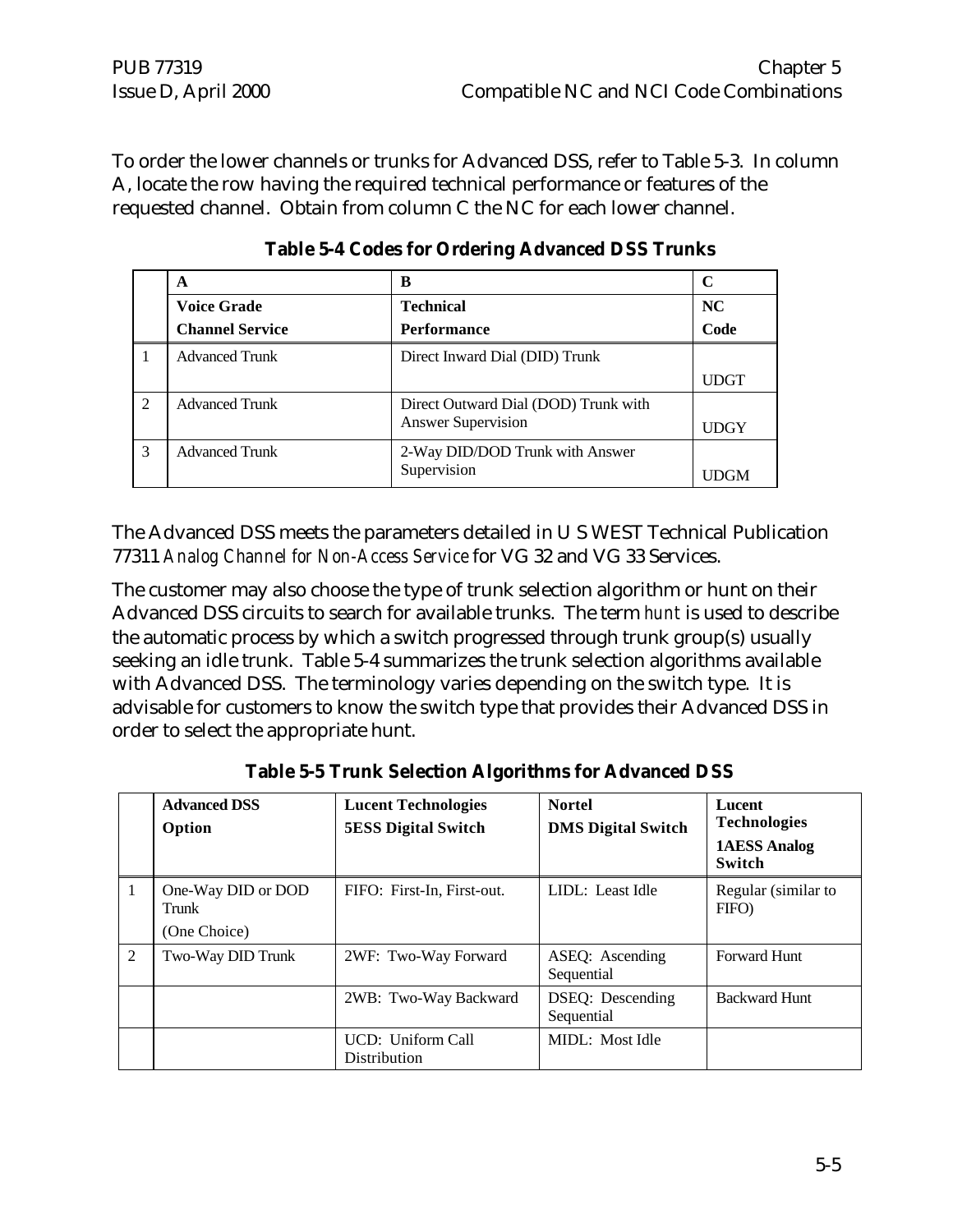# Chapter 5 PUB 77319 Compatible NC and NCI Code Combinations Issue D, April 2000

Customer may order trunk side Call Transfer feature with Two-way Advanced DSS. The feature allows a PBX customer to send a switch hook flash back to the Central Office and draw dial tone. This enables customer to transfer the incoming call to another number and free up the Advanced trunk for more incoming calls.

Trunk-Side Call Transfer feature is only available out of 1AESS analog switches and 5ESS digital switches.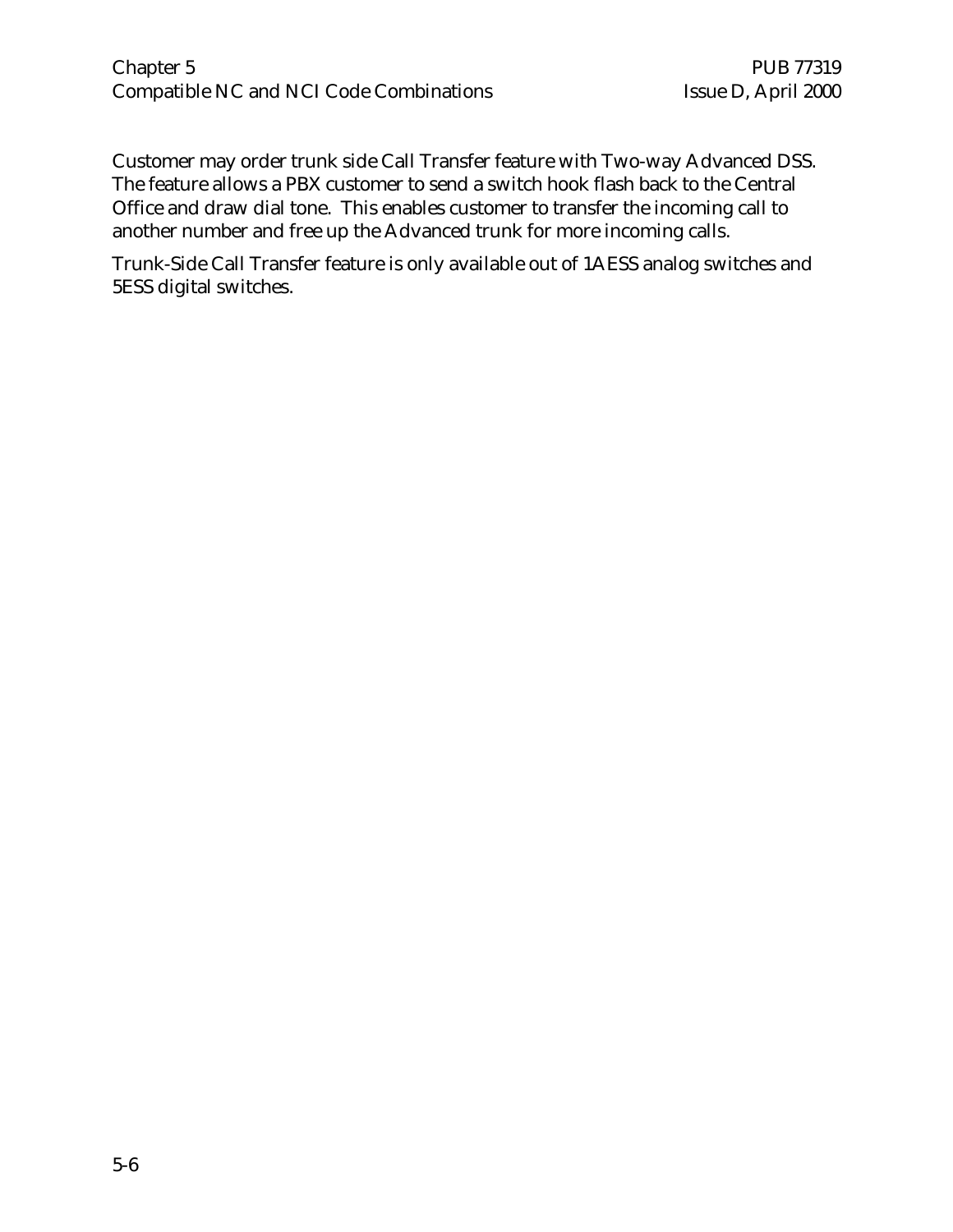# **Chapter and Section Page**

| 6.            |                                                                    |  | Compatible NC and NCI Code Combinations for features of DSS6-1 |  |
|---------------|--------------------------------------------------------------------|--|----------------------------------------------------------------|--|
|               | DSS with Self Healing Alternate Route Protection (SHARP)6-1<br>6.1 |  |                                                                |  |
|               |                                                                    |  |                                                                |  |
|               |                                                                    |  |                                                                |  |
|               | 6.2                                                                |  |                                                                |  |
|               | 6.3                                                                |  |                                                                |  |
|               |                                                                    |  |                                                                |  |
|               |                                                                    |  |                                                                |  |
|               |                                                                    |  |                                                                |  |
| <b>Tables</b> |                                                                    |  |                                                                |  |
|               |                                                                    |  |                                                                |  |

| 6-2 Codes for Ordering Advanced DSS with Two-Way Digital Data Trunk  6-3 |  |
|--------------------------------------------------------------------------|--|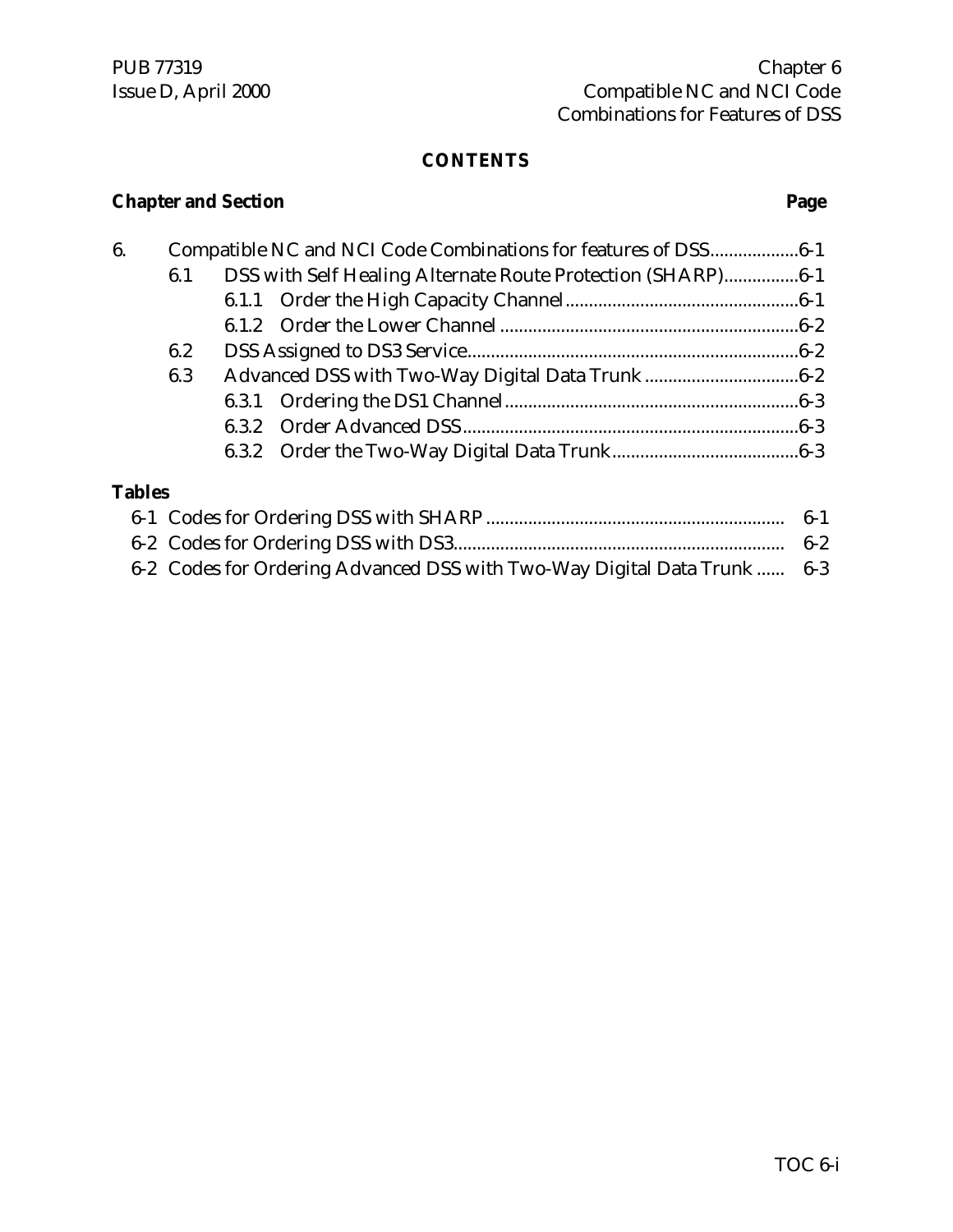#### **6. Compatible NC and NCI Code Combinations for Features of DSS 6.1 DSS with Self Healing Alternate Route Protection (SHARP)**

Digital Switched Service (DSS) may be ordered with Self-Healing Alternate Route Protection (SHARP) Service or SHARP Plus Service limited to Intrastate Jurisdiction for customer survivability and disaster recovery loop protection. SHARP is provisioned over fiber facilities.

# **6.1.1 Order the High Capacity Channel**

To order DSS with SHARP or SHARP Plus Service, refer to Table 6-1. In column A, locate the row having the required technical performance or features of the requested channel. Obtain the NC code from column C. Obtain the NCI code from column D.

|                | $\mathbf{A}$                   | B                                                                                                                                                                                            | $\mathbf C$ | D                        |
|----------------|--------------------------------|----------------------------------------------------------------------------------------------------------------------------------------------------------------------------------------------|-------------|--------------------------|
|                | <b>Equipment Frame</b>         | Other                                                                                                                                                                                        | NC          | <b>NCI</b> at            |
|                | <b>Format and Line</b><br>Code | <b>Options</b>                                                                                                                                                                               | Code        | <b>End-User Premises</b> |
| 1              | <b>SF</b><br>$&$ AMI           | DS1 with Self-Healing and<br>Disaster Recovery Loop<br>Protection (One End Only);<br>Includes Voice and Digital Data<br>Multiplexing; Also known as<br><b>SHARP Service</b>                  | <b>HCHC</b> | 04DU9.BN                 |
| 2              | <b>ANSI ESF</b><br>$&$ AMI     | Same as Row 1, Column B                                                                                                                                                                      | <b>HCHC</b> | 04DU9.KN                 |
| 3              | <b>Non-ANSI ESF</b><br>$&$ AMI | Same as Row 1, Column B                                                                                                                                                                      | <b>HCHC</b> | 04DU9.CN                 |
| $\overline{4}$ | <b>SF</b><br>& AMI             | DS1 with Self-Healing and<br>Disaster Recovery Loop and<br><b>Interoffice Facilities</b><br>Protection; Includes Voice and<br>Digital Data Multiplexing; Also<br>known as SHARP Plus Service | <b>HCHS</b> | 04DU9.BN                 |
| 5              | <b>ANSI ESF</b><br>$&$ AMI     | Same as Row 4, Column B                                                                                                                                                                      | <b>HCHS</b> | 04DU9.KN                 |
| 6              | Non-ANSI ESF<br>& AMI          | Same as Row 4, Column B                                                                                                                                                                      | <b>HCHS</b> | 04DU9.CN                 |

# **Table 6-1: Codes for Ordering DSS with SHARP**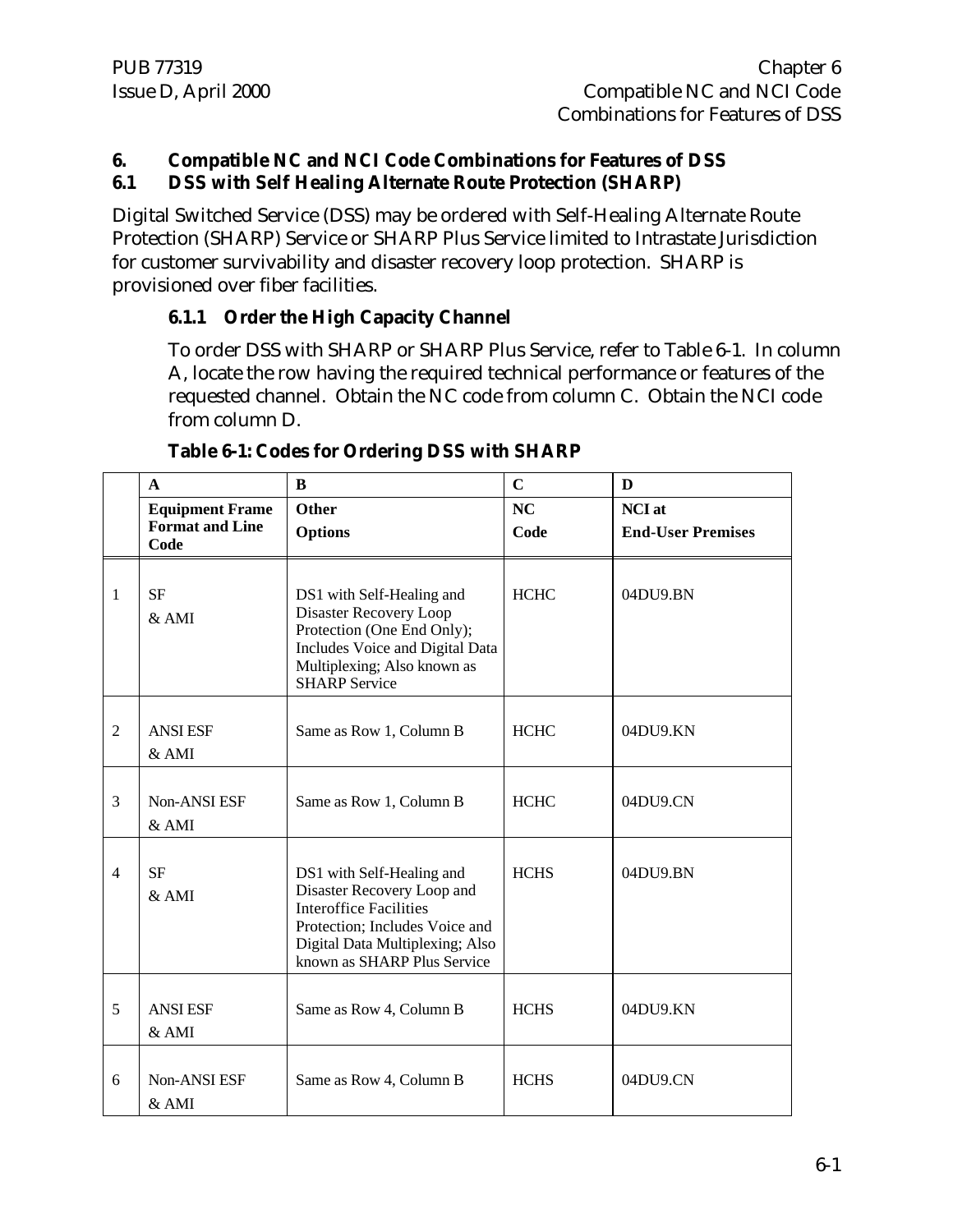# **6.1.2 Order the Lower Channels**

Refer to Table 5-2 and 5-3 to obtain the NC codes for ordering Basic or Advanced DSS respectively.

#### **6.2 DSS Assigned to DS3 Service**

The customer may assign DSS to DS3 Service, which tariffed under Interstate jurisdiction FCC No. 5.

To order DSS embedded within a DS3, refer to Table 6-1. In column A, locate the row having the required technical performance or features of the requested channel. Obtain the NC code from column C. Obtain the NCI code from column D.

|                | $\mathbf{A}$                                     | B                                                                                            | $\mathbf C$ | D                        |
|----------------|--------------------------------------------------|----------------------------------------------------------------------------------------------|-------------|--------------------------|
|                | <b>Equipment Frame</b><br><b>Format and Line</b> | <b>Other</b>                                                                                 | <b>NC</b>   | <b>NCI</b> at            |
|                | Code                                             | <b>Options</b>                                                                               | Code        | <b>End-User Premises</b> |
| 1              | M Framed &<br>B <sub>3</sub> Z <sub>S</sub>      | DS3 signal with M23 CO<br>Multiplexing                                                       | $HC-M$      | 04DS6.44                 |
| $\mathfrak{D}$ | M Framed $\&$<br>B <sub>3</sub> Z <sub>S</sub>   | DS3 signal with M23 CO<br>Multiplexing; Optioned for<br><b>DS1 Clear Channel Capability</b>  | $HC-1$      | 04DS6.44                 |
| 3              | M Framed $\&$<br>B <sub>3</sub> Z <sub>S</sub>   | DS3 with SHARP: Loop<br>Protection (One End Only) and<br>CO Multiplexing                     | <b>HFHM</b> | 04DS6.44                 |
| 4              | M Framed &<br>B <sub>3</sub> Z <sub>S</sub>      | DS3 with SHARP Plus: Loop<br>and Interoffice Facilities<br>Protection and CO<br>Multiplexing | <b>HFHJ</b> | 04DS6.44                 |

**Table 6-2 Codes for Ordering DSS with DS3 Service**

# **6.2.1 Order the Lower Channels**

Refer to Table 5-2 and 5-3 to obtain the NC codes for ordering Basic or Advanced DSS respectively.

# **6.3 Advanced DSS with Two-Way Digital Data Trunk**

In choosing the Advanced DSS, customers may allocate a portion of the trunks to be Two-Way Digital Data Trunk. This service option is identical to U S WEST SwitchNet 56® Service and tariffed in FCC #5.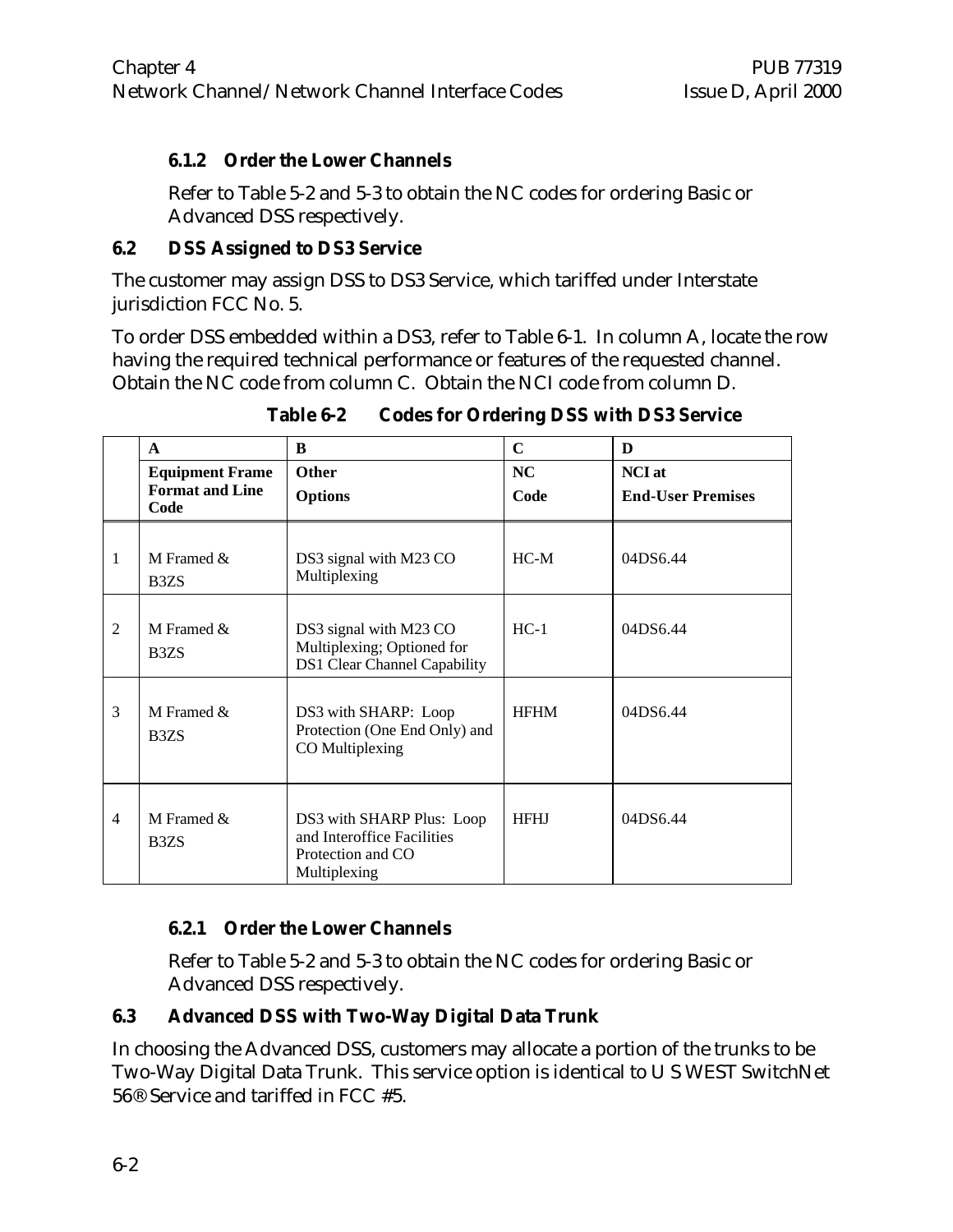SwitchNet 56® Service is a high speed digital transport which provides end-to-end 56 kilobit per second (56 kbit/s) switched digital connectivity. It comprises those features needed to link Customer Provided Equipment (CPE) to switching systems and digital transmission facilities. SwitchNet 56® has the potential to support many different customer applications, such as, bulk data/file transfer, high speed facsimile, remote job entry, video teleconferencing, simultaneous voice/data, computer graphics, encrypted voice/data and high fidelity voice. Each SwitchNet 56® call provides full duplex twoway transmission. It is only offered over a 4-wire loop. Refer to Technical Publication 77329 *SwitchNet 56® SWITCHED 56 kbit/s DIGITAL SERVICE.*

# **6.3.1 Order the DS1 Channel**

Refer to Section 5.1 and Table 5-1 to order the DS1 channel.

# **6.3.2 Order Advanced DSS**

Refer to Section 5.2.2 and Table 5-3 to order Advanced DSS.

# **6.3.3 Order the Two-Way Digital Data Trunk**

To order the lower channels or trunks assigned as Two-Way Digital Data Trunk, refer to Table 6-3. In column A, locate the row having the required technical performance or features of the requested channel. Obtain from column C the NC for each lower channel.

# **Table 6-2 Codes for Ordering Advanced DSS with Two-Way Digital Data Trunk**

| A                                    | B                               |             |
|--------------------------------------|---------------------------------|-------------|
| <b>Switched Access Line</b>          | <b>Technical</b>                | NC.         |
| <b>Transmission Type B</b>           | <b>Performance</b>              | Code        |
| Foreign Exchange 4-Wire<br>Interface | FGA, DTMF-Ground Start, Two-Way | <b>SDGG</b> |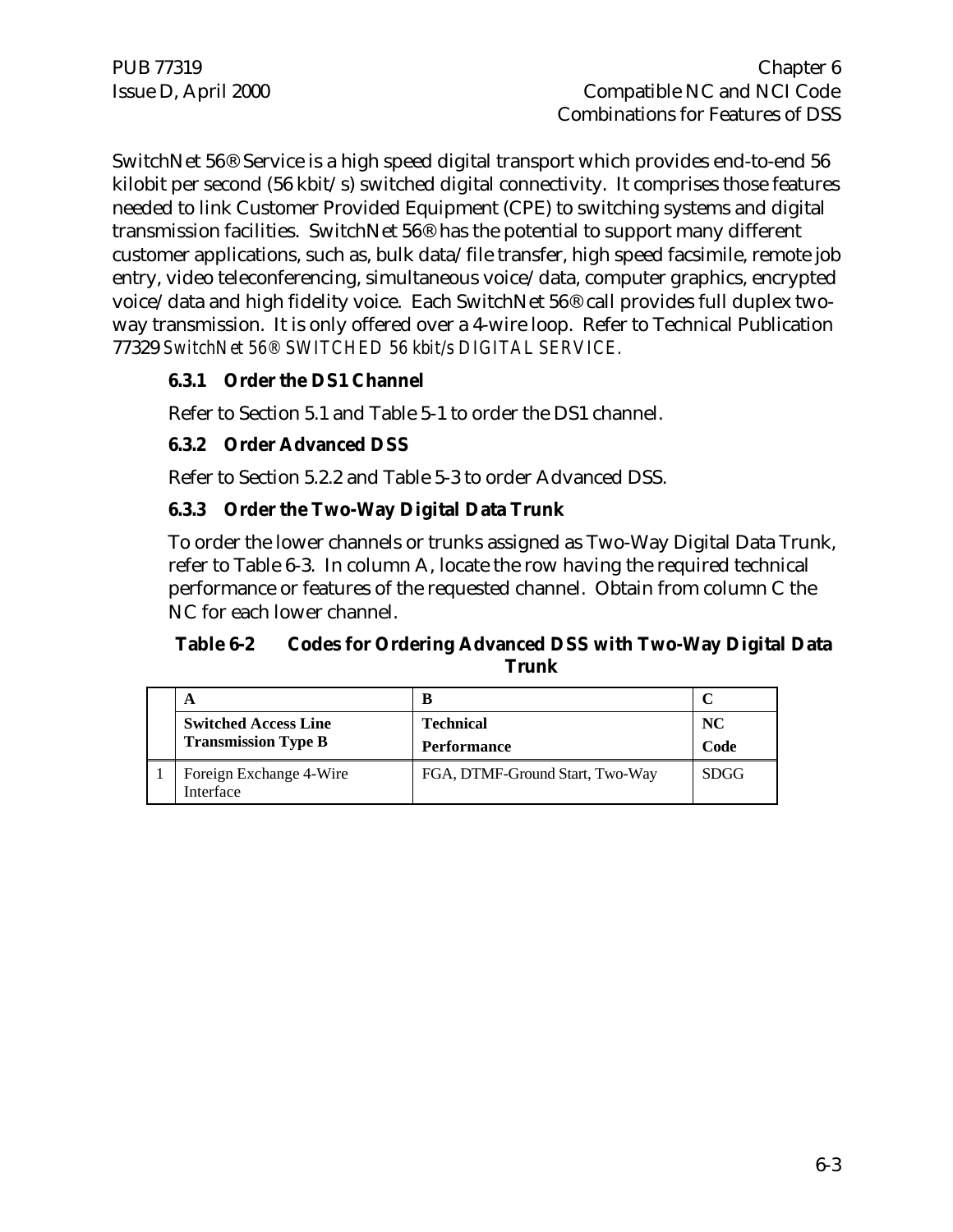# **Chapter and Sections**

| $7\degree$ |  |  |  |
|------------|--|--|--|
|            |  |  |  |
|            |  |  |  |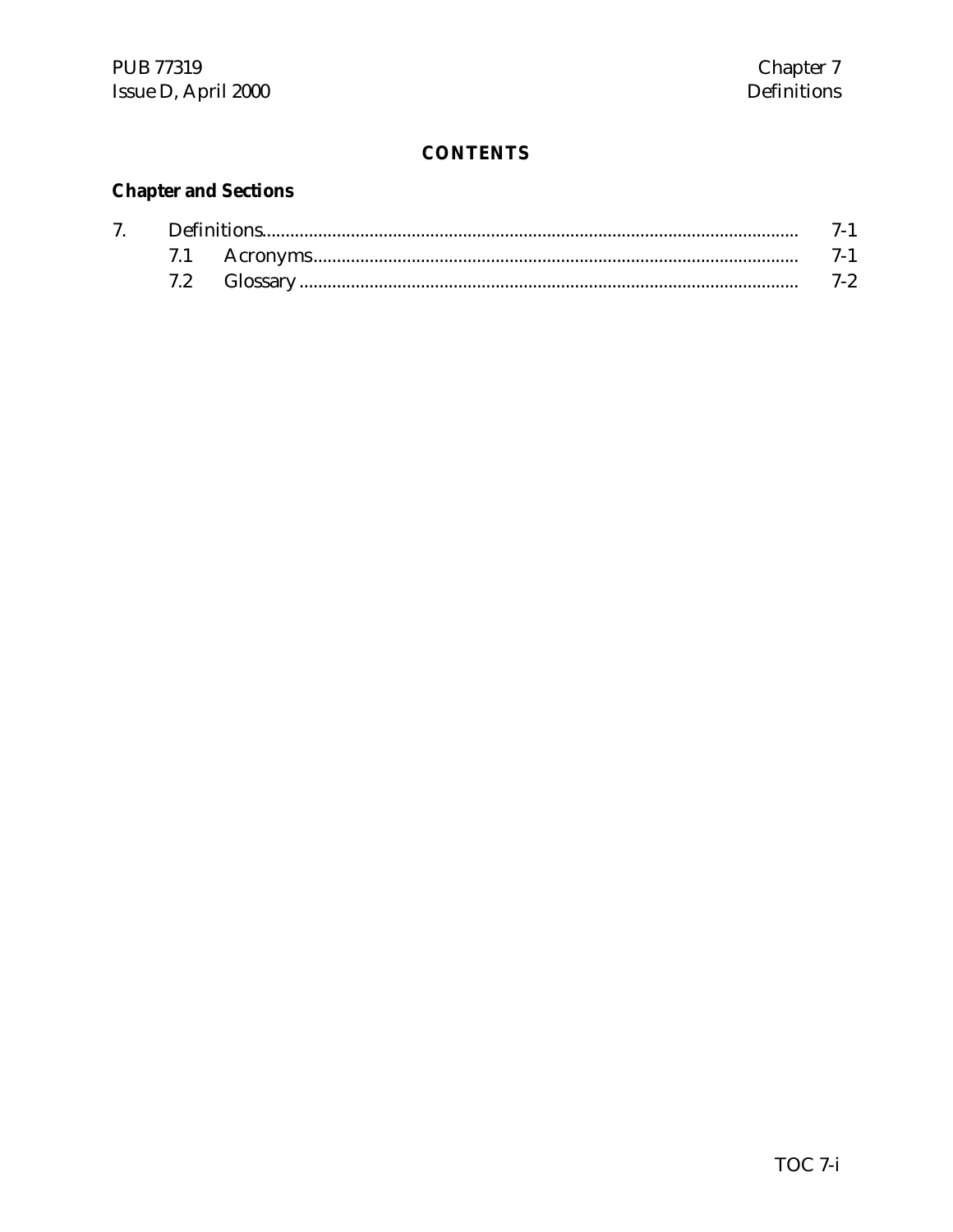# PUB 77319 Chapter 7<br>Issue D, April 2000 Chapter 7 Issue D, April 2000

# **7. Definitions**

# **7.1 Acronyms**

| <b>ACD</b>   | <b>Automatic Call Distributor</b>              |
|--------------|------------------------------------------------|
| AMI          | <b>Alternate Mark Inversion</b>                |
| <b>ANSI</b>  | <b>American National Standards Institute</b>   |
| <b>AWC</b>   | <b>Alternate Wire Center</b>                   |
| <b>CFA</b>   | <b>Connecting Facility Assignment</b>          |
| <b>CPE</b>   | <b>Customer Provided Equipment</b>             |
| <b>DID</b>   | <b>Direct Inward Dial</b>                      |
| <b>DOD</b>   | <b>Direct Outward Dial</b>                     |
| <b>DSS</b>   | <b>Digital Switched Service</b>                |
| <b>EML</b>   | <b>Expected Measured Loss</b>                  |
| <b>ERL</b>   | <b>Echo Return Loss</b>                        |
| <b>ESF</b>   | <b>Extended Superframe</b>                     |
| EU           | End-User                                       |
| IC           | <b>Interexchange Carrier</b>                   |
| <b>ISDN</b>  | <b>Integrated Services Digital Network</b>     |
| <b>LEC</b>   | Local Exchange Carrier                         |
| <b>NC</b>    | <b>Network Channel</b>                         |
| <b>NCI</b>   | <b>Network Channel Interface</b>               |
| <b>NI</b>    | <b>Network Interface</b>                       |
| <b>PBX</b>   | Private Branch Exchange                        |
| <b>POP</b>   | <b>Point of Presence</b>                       |
| <b>POT</b>   | <b>Point of Termination</b>                    |
| <b>PSTN</b>  | <b>Public Switched Telephone Network</b>       |
| <b>SF</b>    | Superframe                                     |
| <b>SHARP</b> | <b>Self-Healing Alternate Route Protection</b> |
| <b>SHNS</b>  | <b>Self-Healing Network Service</b>            |
| <b>SLS</b>   | <b>Single Line Service</b>                     |
| SRL          | <b>Singing Return Loss</b>                     |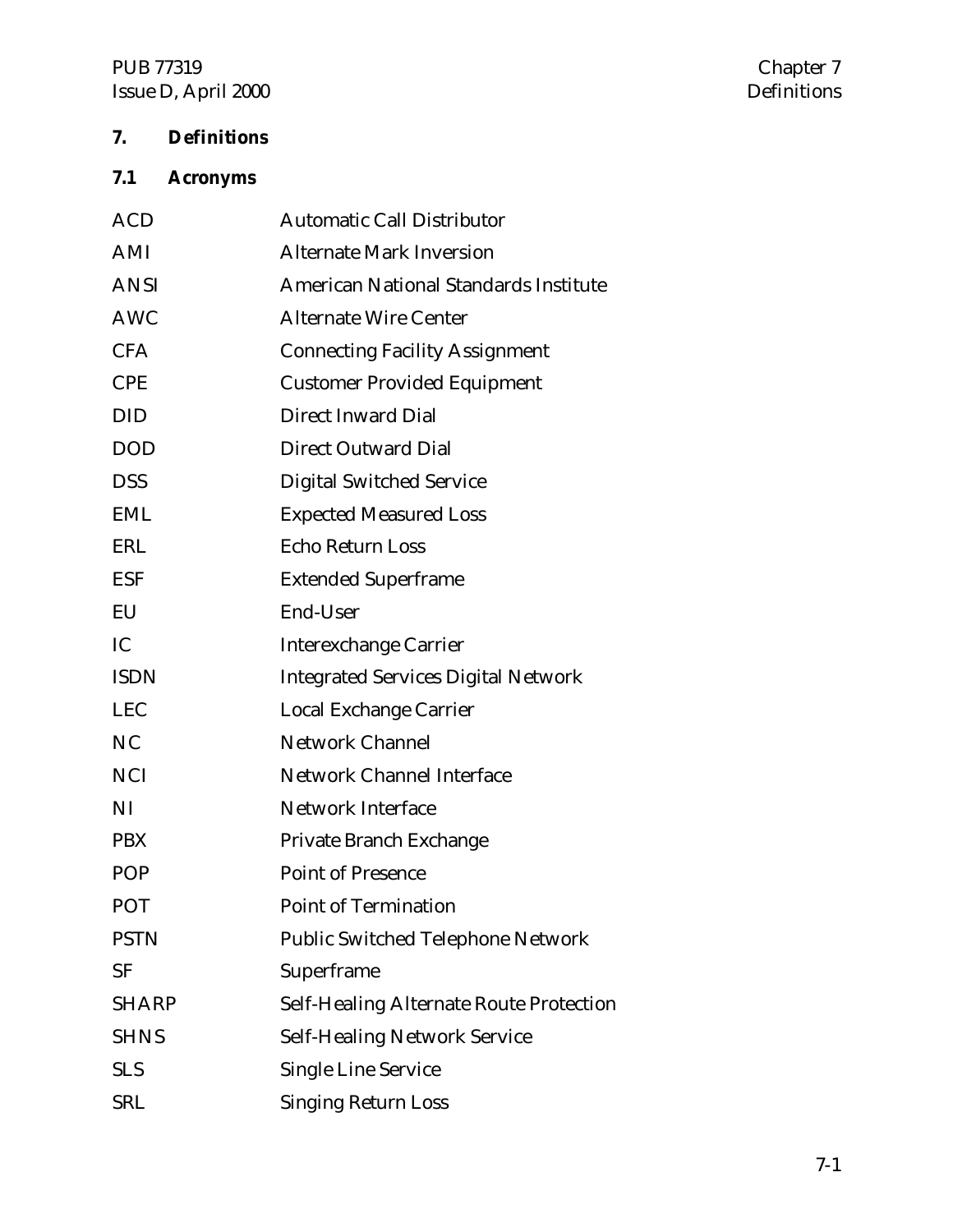| SWC | <b>Serving Wire Center</b>      |
|-----|---------------------------------|
| TLP | <b>Transmission Level Point</b> |

#### **7.2 Glossary**

# **Alternate Mark Inversion (AMI)**

A line-code for transmission of baseband digital signals wherein a binary one pulse (called a mark) is the opposite polarity as its predecessor.

# **Answer Supervision**

An off-hook signal transmitted towards the calling end of a connection when the called party answers.

# **Automatic Call Distributor (ACD)**

A switching system designed to distribute a large volume of incoming calls to a group of attendants in the approximate order in which the calls were received.

# **Bipolar Return to Zero (BPRZ)**

A three-level code in which a binary 1 is represented by a pulse of one of two polarities, and a binary zero is represented by the absence of a pulse. During the unit interval for a pulse, the signal voltage will rise in amplitude for a portion of the unit interval, possibly be sustained at some amplitude for part of the unit interval, then decrease in time to zero before the end of the unit interval. AMI and B8ZS line-codes are applications of BPRZ.

# **Central Office (CO)**

A general term usually referring to a telephone company building in which telephone equipment is installed. Also used to refer to an end office switching system.

# **Channel Service Unit (CSU)**

Customer owned Network Channel Terminating Equipment, providing regeneration of the signal received from the network, control of the pulse shape and amplitude of the customer signal transmitted into the network. (The CSU may also provide loopback capability). In data applications, the CSU function is usually found within a Data Service Unit. In non-data applications, the CSU functions are sometimes contained within the terminal equipment (PBX, etc.)

# **Connecting Facility Assignment (CFA)**

Identifies the Exchange Company carrier system and channel to be used from a High Capacity Facility.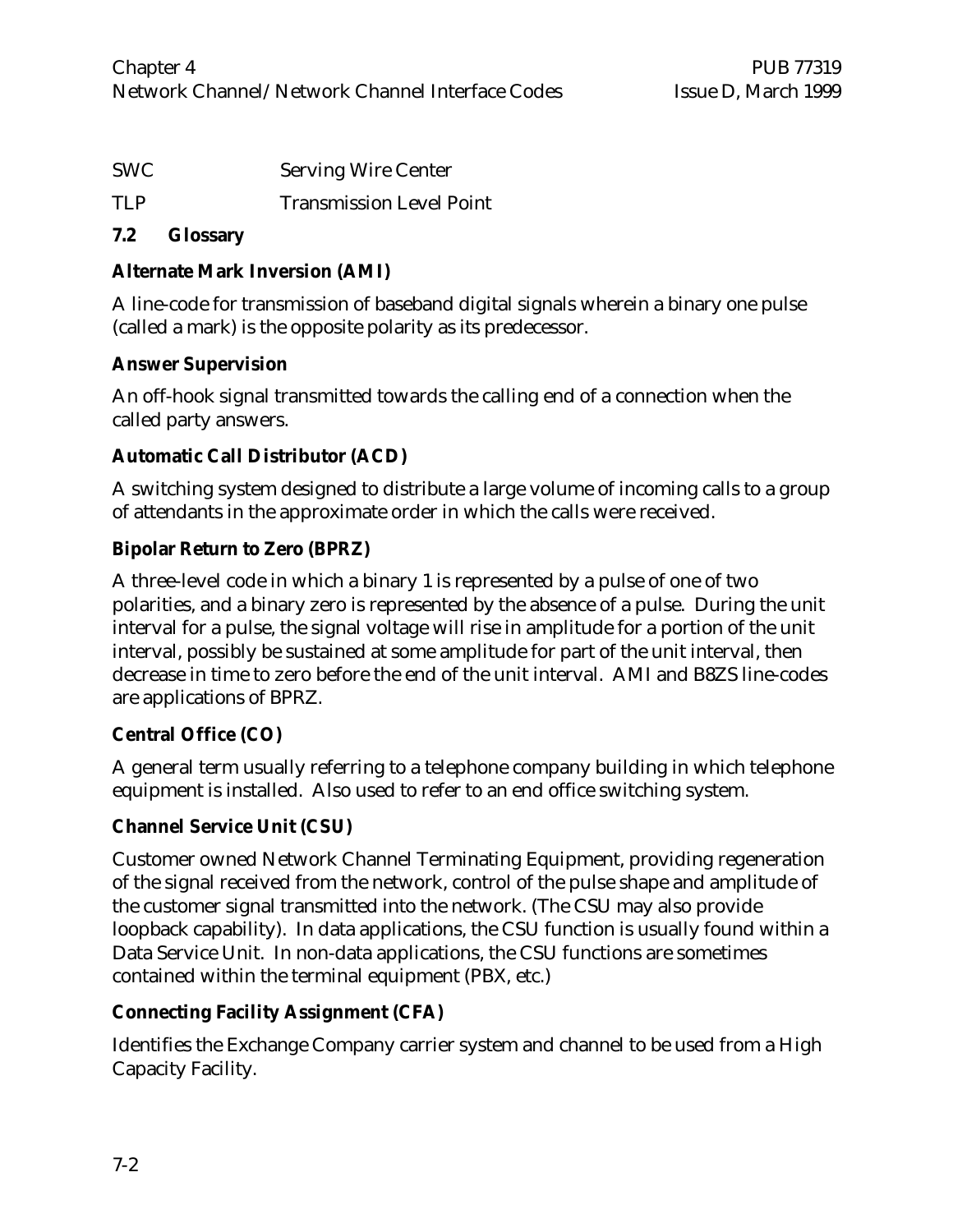# **Customer Provided Equipment (CPE)**

Equipment owned and maintained by the customer and located on their side of the EU-POT network interface. In the U S WEST Digital Data Service application, CPE typically includes the DSU (CSU/DSU) and data terminal equipment, which are connected to the channel.

# **Direct Inward Dialing (DID)**

A feature of some telephone switches, Centrexes, PBXs, and systems providing similar functions, where calls from the Public Switched Network (PSN) to stations on the PBX (etc.) can be completed without operator assistance.

# **Direct Inward Dialing (DID) Trunk**

A trunk between a U S WEST Communications, Inc. Public Switched Network (PSN) switch and a Centrex, PBX, or system providing similar functions, for the completion of DID calls.

# **Direct Outward Dialing (DOD)**

A feature which permits a station on Centrex, PBX, or system providing similar functions, to gain access to the Public Switched Network (PSN) without operator assistance.

# **Direct Outward Dialing (DOD) Trunk**

A trunk between a Centrex, PBX, or system providing similar functions, and a U S WEST Communications, Inc. switch for the completion of DOD calls.

# **DS0 Channel**

A rate of 64 kbit/s. Also, a term used to denote one of 24 64 kbit/s channels within a DS1 rate signal.

# **Dual Tone Multifrequency (DTMF) Signaling**

A signaling method that employees signals consisting of two sinusoidal voice frequency components, one from a group of four low frequencies and the other from a group of four high frequencies.

# **Extended Superframe (ESF) Format**

An extended Superframe consists of twenty-four consecutive DS1 frames. Bit one of each frame (the F-bit) is time shared during the 24 frames to describe a 6 bit frame pattern, a 6 bit CRC remainder, and a 12 bit data link. The transfer rate of each is 2 kbit/s, 2 kbit/s, and 4 kbit/s respectively.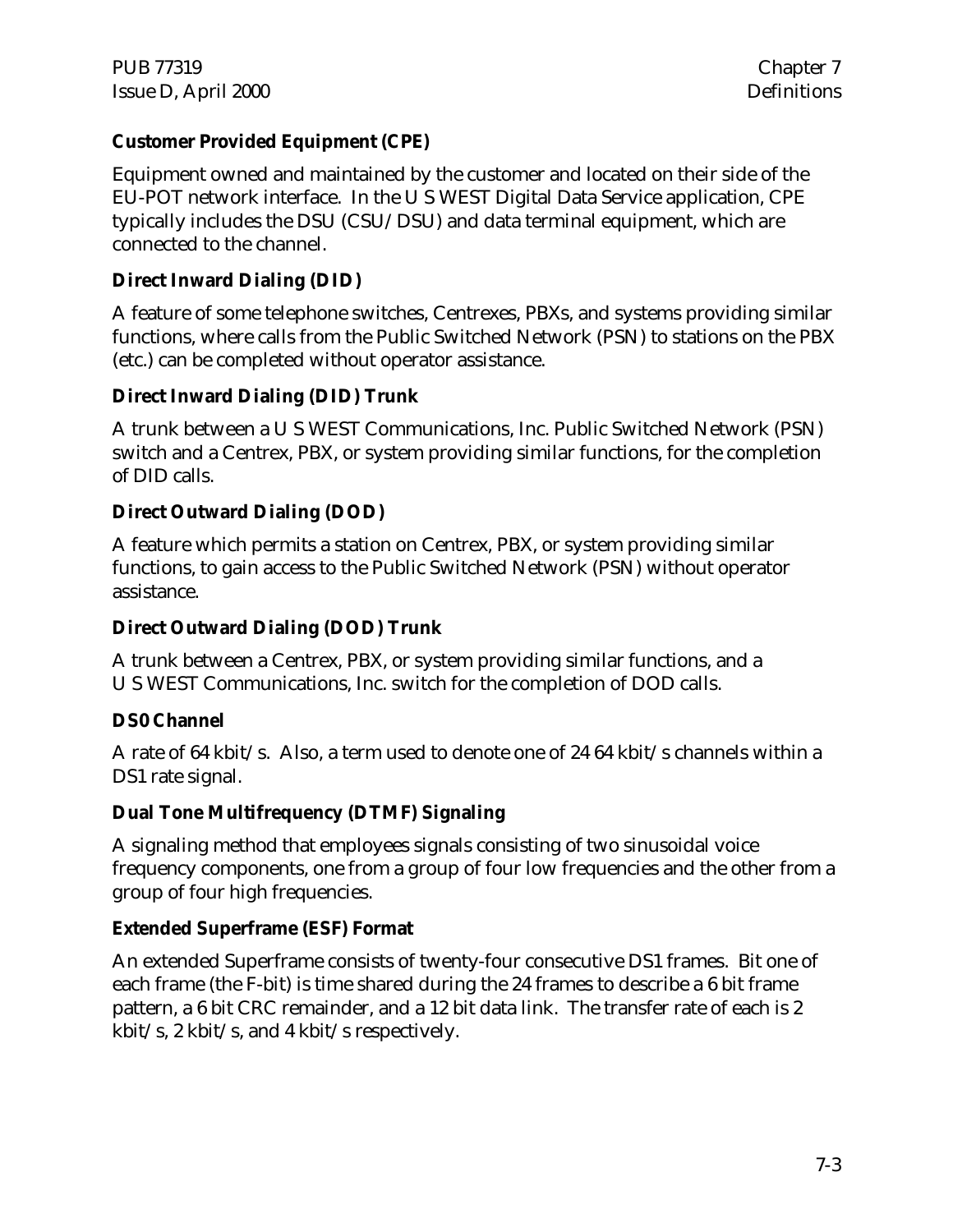# **E & M Signaling**

A bi-directional, full duplex, direct current signaling arrangement between a switching machine and a transport facility, between two switching machines, or between two transport facilities. It uses two or four signaling conductors in addition to the transmission path conductors.

# **Ground-Start**

A form of line supervision where a ground is placed on the ring lead to initiate a call set-up. A loop closure is simultaneously placed across the tip and ring leads.

# **Integrated Services Digital Network (ISDN)**

A network providing or supporting a range of telecommunications services that provides digital connections between End-Users.

# **Line Side Connection**

Denotes a connection of a transmission path to the dial tone side of a switching system.

# **Loop-Start**

A form of line supervision where a resistive short is placed across the tip and ring leads to initiate a call set-up.

# **Loop Reverse-Battery**

A form of supervision where a loop closure (a current path between the tip and ring) is used to initiate call set-up. When the terminating station answers, answer supervision is indicated to the originating end by the reversal of battery and ground on the Tip and Ring leads. This form of signaling is used on one-way trunks.

# **Multiplex**

An equipment unit to multiplex, or do multiplexing: Multiplexing is a technique of modulating (analog) or interleaving (digital) multiple, relatively narrow bandwidth channels into a single channel having a wider bandwidth analog or higher bit-rate (digital). The term Multiplexer implies the demultiplexing function is present to reverse the process so it is not usually stated.

# **Network Channel (NC) Code**

The Network Channel (NC) code is an encoded representation used to identify both switched and non-switched channel services. Included in this code set are customer options associated with individual channel services, or feature groups and other switched services.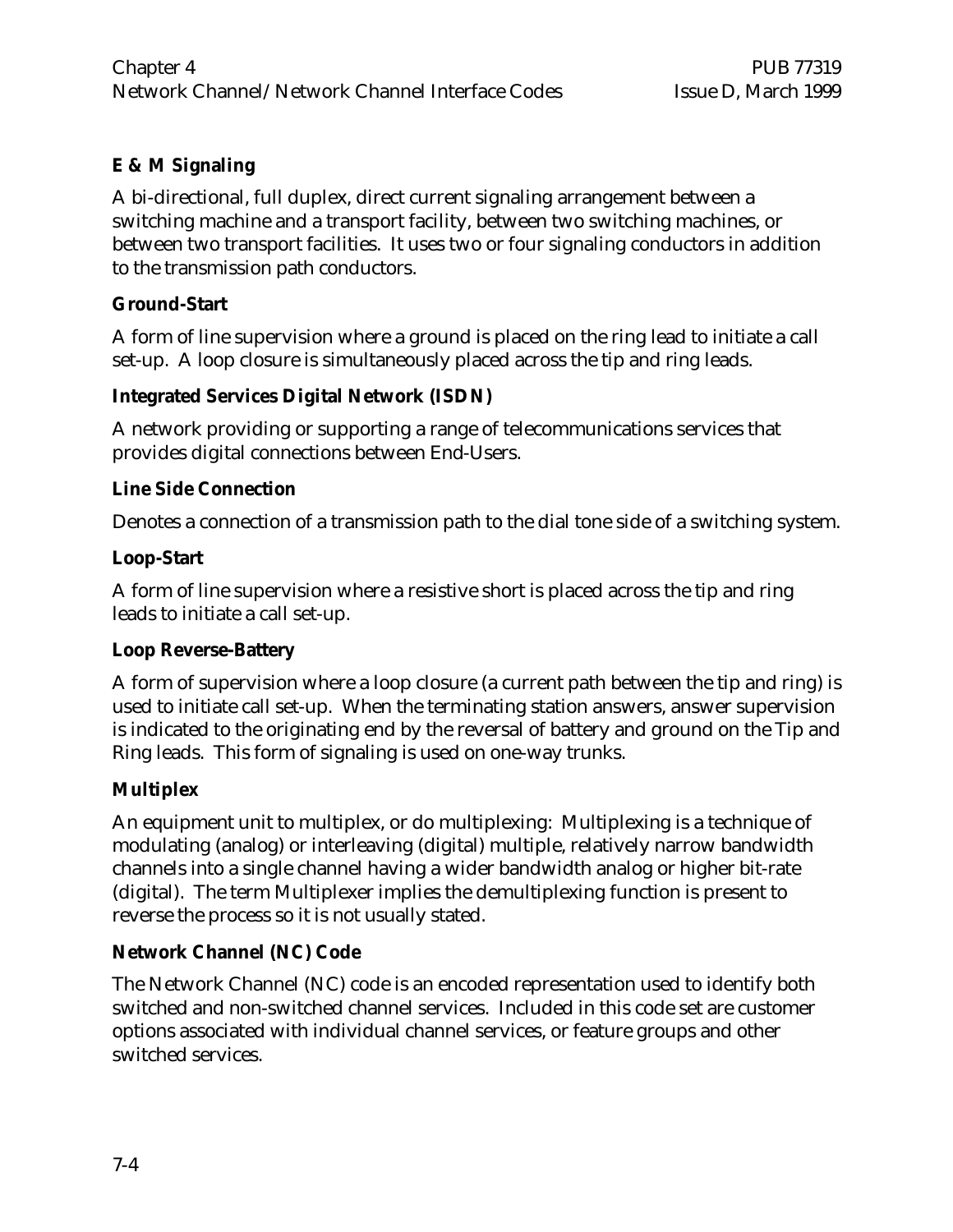# **Network Channel Interface (NCI) Code**

The Network Channel Interface (NCI) code is an encoded representation used to identify five (5) interface elements located at a Point of Termination (POT) at a central office or at the Network Interface at a customer location. The Interface code elements are: Total Conductors, Protocol, Impedance, Protocol Options, and Transmission Level Points (TLP). (At a digital interface, the TLP element of the NCI code is not used).

# **Network Interface (NI)**

The point of demarcation on the end-user's premises at which U S WEST's responsibility for the provision of service ends.

# **Point of Termination (POT)**

The physical telecommunications interface that establishes the technical interface, the test point(s), and the point(s) of operational responsibility. (See Network Interface).

# **Private Branch Exchange (PBX)**

A switching system that provides internal telephone communications between stations located on a customer's premises as well as between these stations and exterior networks.

# **Pulse Code Modulation (PCM)**

A type of modulation wherein the waveform of each channel is sampled many times per second in sequence. The amplitude of each sample is then encoded into a binary code and transmitted to the distant end where the pulse train is decoded and distributed to each channel in the exact time sequence to reproduce the original waveform of the channel.

# **Serving Wire Center (SWC)**

The term "Serving Wire Center" denotes a U S WEST Communications, Inc. Central Office from which dial tone for the Local Exchange Service would normally be provided to the demarcation point on the property at which the customer is served.

# **Superframe (SF) Format**

A superframe consists of 12 consecutive DS1 frames. Bit one of each frame (the F-bit) is used to describe a 12 bit framing pattern during the 12 frames.

# **Trunk-Side Connection**

Denotes the connection of a transmission path to the non-dial tone side of a local exchange switching system.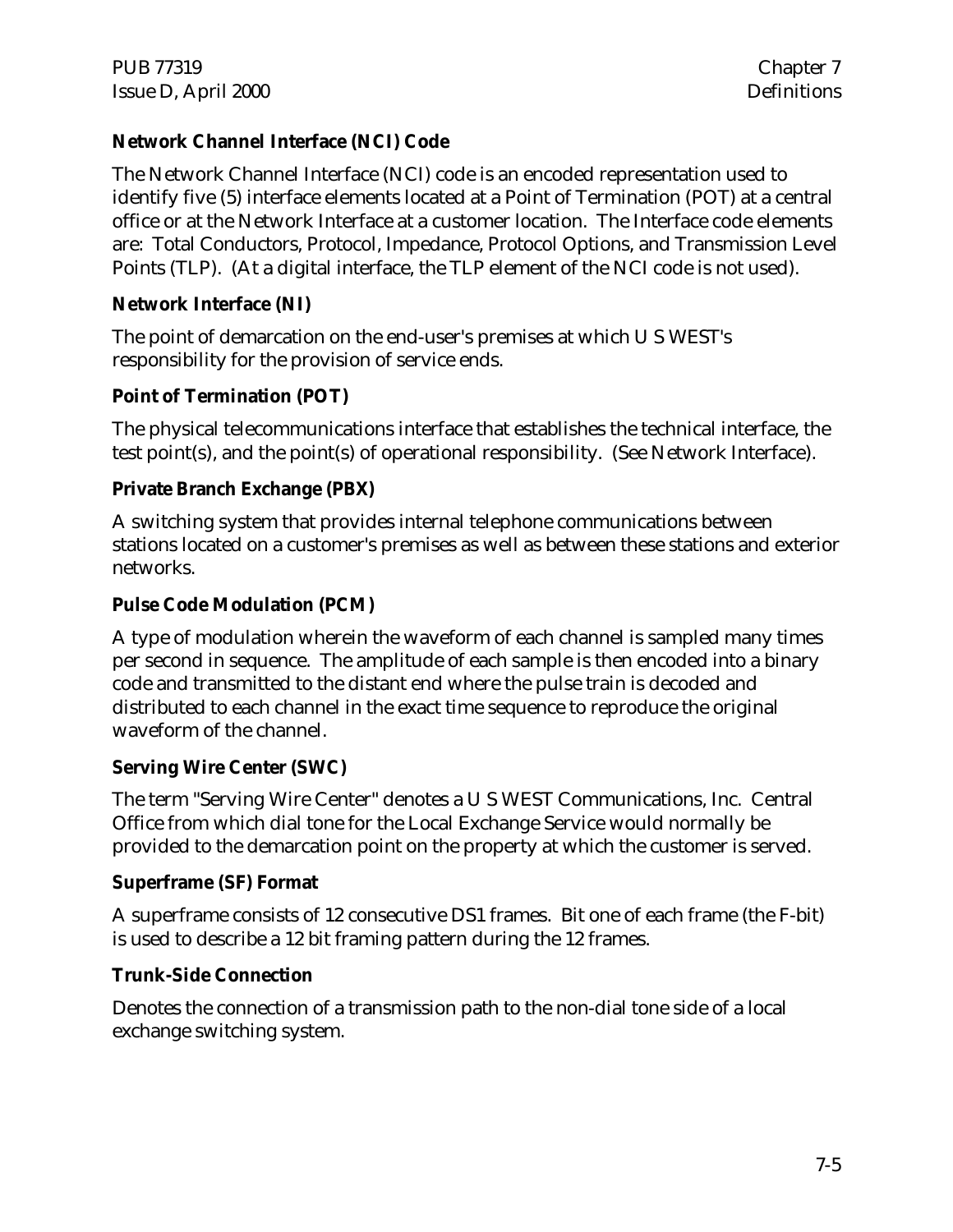# **Chapter and Section**

# Page

| 8. |  |  |
|----|--|--|
|    |  |  |
|    |  |  |
|    |  |  |
|    |  |  |
|    |  |  |
|    |  |  |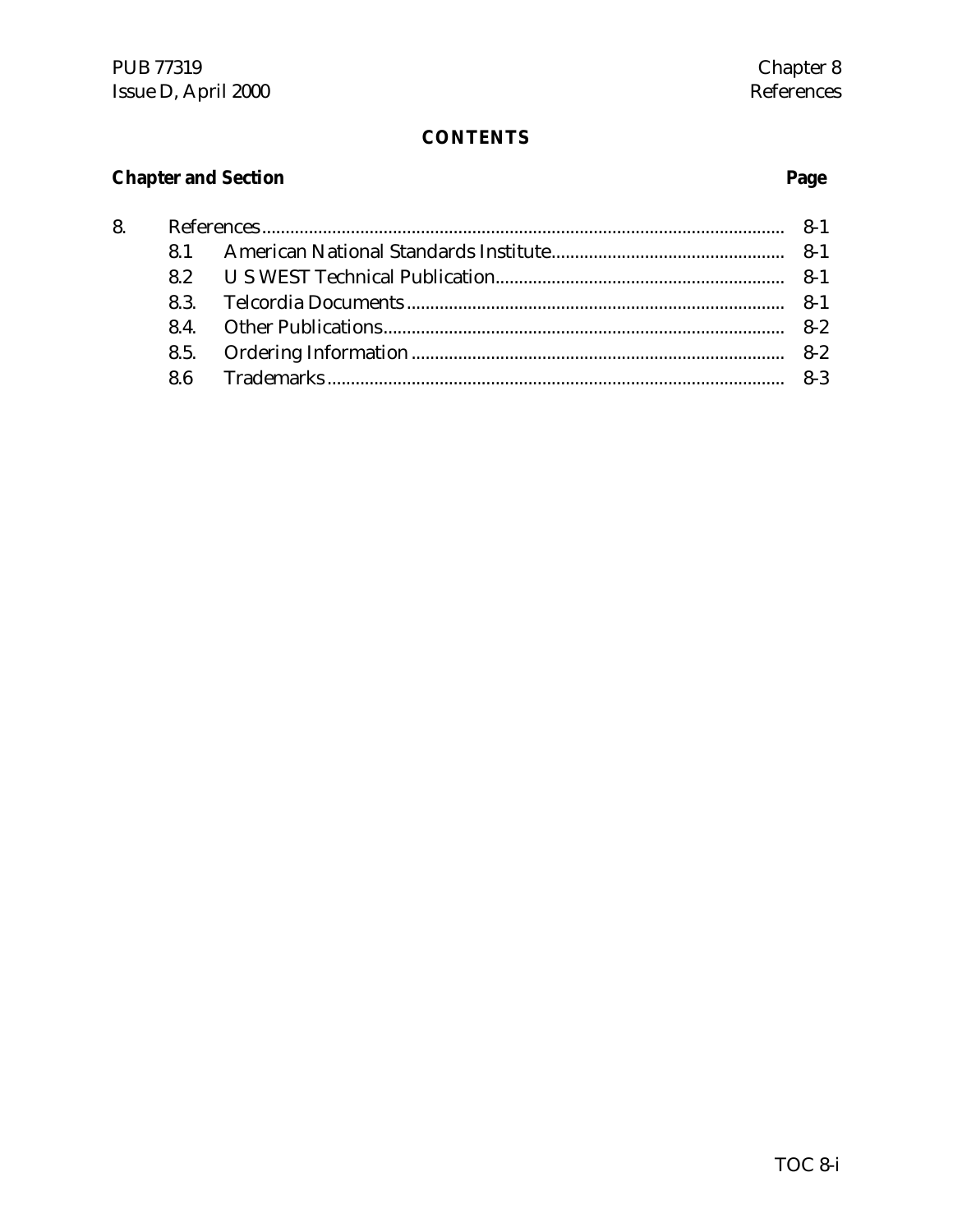#### **8. References**

#### **8.1 American National Standards Institute**

- ANSI T1.403 -1994 *American National Standard for Telecommunications-Carrier to Customer Installation - DS1 Metallic Interface Specification.*
- ANSI T1.223 -1991 *American National Standard for Telecommunications Information Interchange - Structure and Representation of Network Channel (NC) and Network Channel Interface (NCI) Codes for the North American Telecommunications System.*

**8.2 U S WEST Technical Publication** Service PUB 77200 *U S WEST DS1 Service and Synchronization Service Publication.* Issue E, December 1998*.* PUB 77311 *U S WEST Technical Publication, Analog Channels for Non-Access Service.* Issue C, March 1991. PUB 77324 *U S WEST DS3 Service.* Issue C, April 1993. PUB 77332 *U S WEST Self-Healing Network Service (DS1, DS3, OC3 & OC12).* Issue K, February 2000*.* PUB 77340 *Self-Healing Alternate Route Protection (SHARP).* Issue E, June 1994. PUB 77375 *U S WEST 1.544 Mbit/s Channels Interfaces Technical Specifications for Network Channel Interface Codes Describing Electrical Interfaces at Customer Premises and at U S WEST Communications Inc. Central Offices.* Issue D, 1993. **8.3 Telcordia Documents** SR-STS-000307 *NC/NCI Code Dictionary.* Issue 8, April 1997.

TR-NWT-000397 *ISDN Basic Access Transport System Requirements*. Issue 3, December 1993.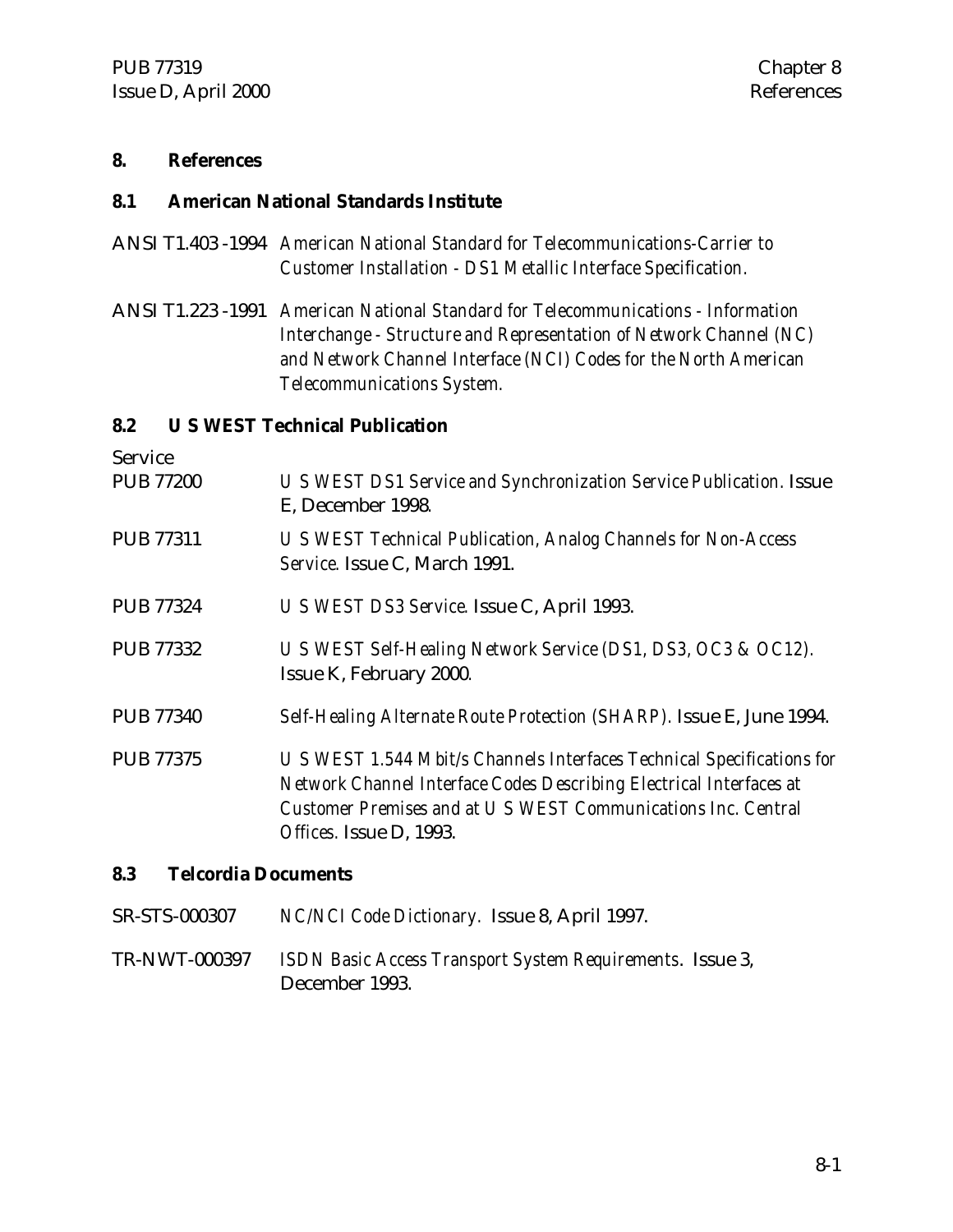#### **8.4 Other Publications**

Part 68 Code of Federal Regulations 47, Part 68

Tariff FCC No. 1 U S WEST Communications ACCESS SERVICE (Interstate)

FCC Rules and Regulations, Part 68, may be obtained from the appropriate volumes of the Code of Federal Regulations (CFR).

#### **8.5 Ordering Information**

All documents are subject to change and their citation in this document reflects the most current information available at the time of printing. Readers are advised to check status and availability. Those who are not U S WEST employees may order;

American National Standards Institute (ANSI) documents from:

American National Standards Institute Attn: Customer Service 11 West 42nd Street New York, NY 10036 Phone: (212) 642-4900 Fax: (212) 302-1286

ANSI has a catalog available which describes their publications.

Telcordia documents from:

| Telcordia Customer Relations |                               |                         |                                         |  |  |
|------------------------------|-------------------------------|-------------------------|-----------------------------------------|--|--|
|                              | 8 Corporate Place, PYA 3A-184 |                         |                                         |  |  |
| Piscataway, NJ 08854-4196    |                               |                         |                                         |  |  |
| Phone:                       |                               |                         | (800) 521-CORE (2673) (U.S. and Canada) |  |  |
| Phone:                       |                               | (908) 699-5800 (Others) |                                         |  |  |
| Fax:                         |                               | $(908)$ 336-2559        |                                         |  |  |
| Web:                         |                               | www.telcordia.com       |                                         |  |  |

U S WEST Technical Publications from:

Faison Office Products Company 3251 Revere Street, Suite 200 Aurora, CO 80011 Phone: (303) 340-3672 (800) 777-3672 Fax: (303) 340-1905